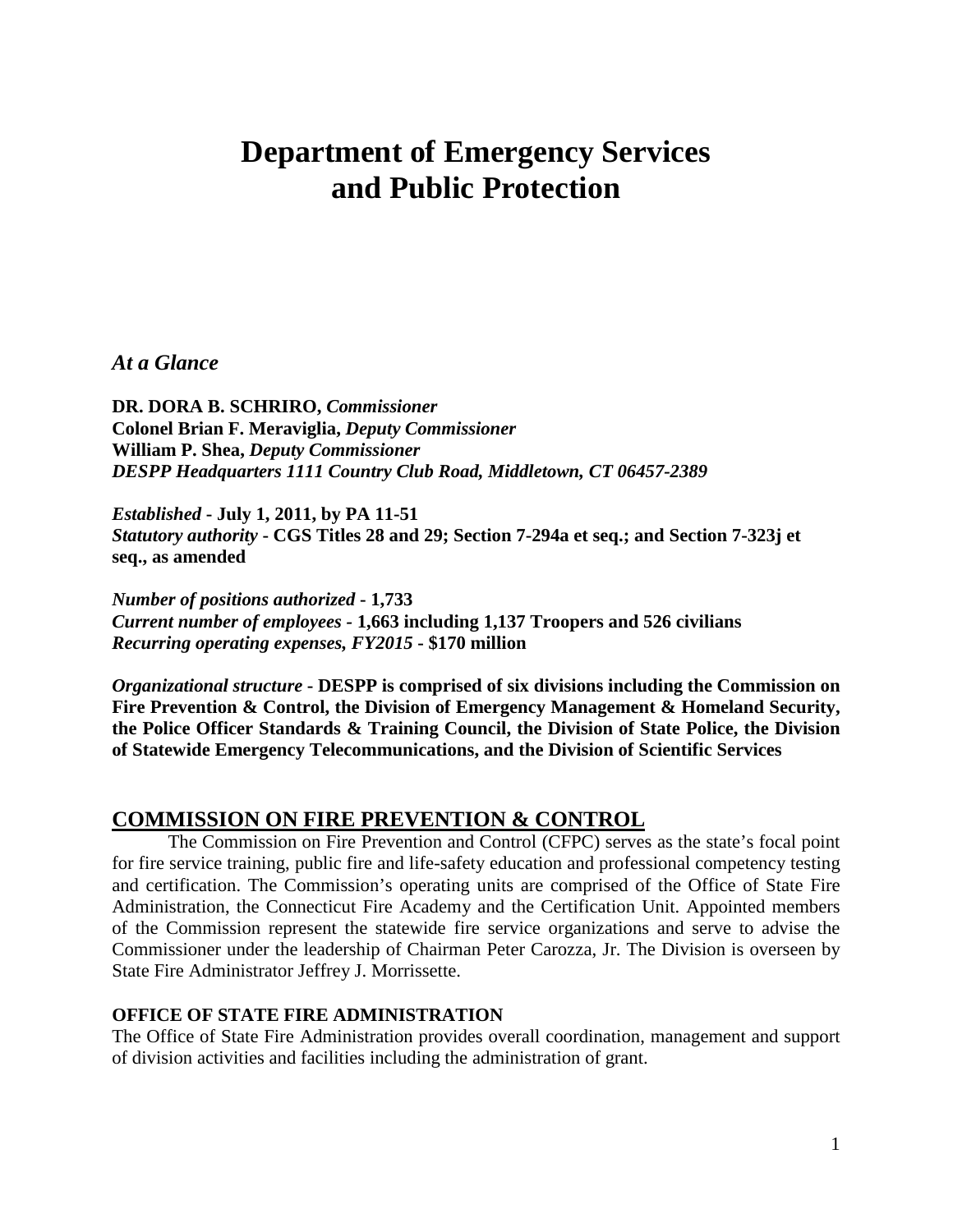The Office provides consulting services to communities regarding fire department administration, Juvenile Firesetter Intervention and Volunteer Recruitment and Retention. In addition, oversight of the Statewide Fire Rescue Disaster Response Plan continues as a priority with staff serving as Fire Service Liaison's in the State Emergency Operations Center. Support continues to be provided to the Connecticut Statewide Honor Guard to ensure Connecticut's fallen firefighters and their family members are properly supported and honored. Coordination and collaboration with the independent Regional Fire Schools is ongoing with planned major upgrades to several Schools planned for FY2015 and 2016. Communications and information dissemination to fire service constituents continued primarily through the CFPC email Listserv with over 4,000 messages transmitted during the year as well as expanded use of both Twitter and Facebook.

#### **Training Unit (Connecticut Fire Academy)**

The Training Division delivers a diverse range of training and education programs ranging from the comprehensive 14-week resident Recruit Firefighter Training program to Fire Officer and technical specialty level courses with collegiate transfer credits. Courses are available for delivery throughout the state or at the Connecticut Fire Academy in Windsor Locks.

During FY2014 392 training programs were delivered reaching 7,512 students, providing a total of 189,110 contact hours. Special seminars and specialized training including Rescue Week 2013 and the Annual June Fire School provided training to over 1,000 students. Also, continued delivery of the Candidate Physical Ability Test (CPAT) to assist municipalities in identifying future firefighters with the capability of career and lifelong success. A total of 1,402 candidates were registered with 1008 testing. An overall passing rate of 78.3% was achieved. A total of 13 CFA training programs continue to be approved by Charter Oak State College for collegiate transfer credit adding value to our students. Collaboration with the Military Department and Department of Public Health in the opening of the New England Disaster Training Center at Camp Hartell in Windsor Locks provides improved training opportunities for all emergency responders. Finally, the CFA Bookstore realized \$378,232.14 in sales with a total of 16,608 items sold. Revenue derived from sales at the Connecticut Fire Academy Bookstore is reinvested into maintaining and expanding available publications, internal printing and support of Connecticut Fire Academy special programs.

#### **Certification Unit**

The Certification Unit administers professional competency and certification examination of fire service personnel developed from National Fire Protection Association (NFPA) consensus standards in support of the statewide fire service training and educational framework. The Unit is internationally accredited by both the International Fire Service Accreditation Congress (IFSAC) and the National Board on Fire Service (NBFSPQ) Professional Qualifications adding value to fire service personnel achieving certification. A total of 2,857 psychomotor evaluations and 3,360 cognitive examinations were administered during FY14 with an overall passing rate of 79%. A total of 2,616 certifications were issued in 25 diverse subject matter areas. Promotional and entry-level examinations continue to be offered to fire departments and municipalities statewide.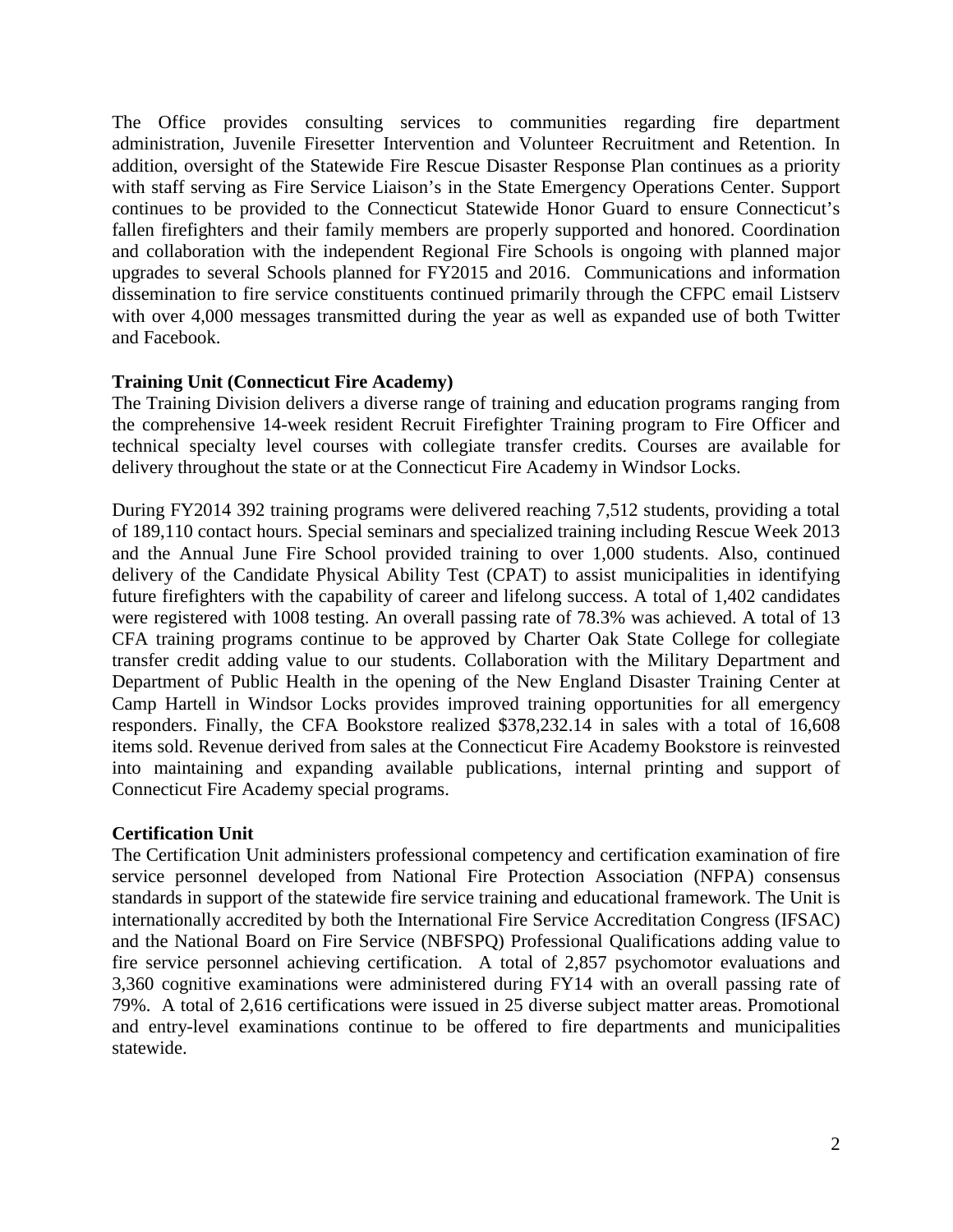# **Division of Emergency Management and Homeland Security**

The Division of Emergency Management and Homeland Security (DEMHS) is charged with developing, administering and coordinating a comprehensive and integrated statewide emergency management and homeland security program that encompasses all human-made and natural hazards, and includes prevention, mitigation, preparedness, response and recovery components to ensure the safety and well-being of the citizens of Connecticut.

The duties of DEMHS are outlined and Connecticut General Statutes Title 28 and include coordination with state and local government personnel, agencies, authorities and the private sector to ensure adequate planning, equipment, training and exercise activities with regard to emergency management and homeland security; coordination and as may be necessary, consolidation of homeland security communications and communications systems of the state government with state and local government personnel, agencies, authorities, the general public and the private sector; coordination of the distribution of information and security warnings to state and local government personnel, agencies, authorities and the general public; reestablishing standards and security protocols for the use of any intelligence information; and providing a coordinated, integrated program for state-wide emergency management and homeland security. DEMHS maintains an Emergency Management and Homeland Security Statewide Strategy, developed in coordination with stakeholders from state, local governments and private response and recovery organizations.

Critical missions of DEMHS include terrorism prevention, coordination of emergency preparedness, response, recovery, and mitigation, and administering federal emergency management and homeland security grant programs, including disaster aid. DEMHS puts into place measures to respond to emerging threats, including developing within the Office of Counterterrorism (OCT) a fully operational and staffed State Fusion Center.

DEMHS manages the state's response to emergencies in coordination with local municipalities, other state agencies and federal and nongovernmental partners and includes operation of the State Emergency Operations Center (SEOC) when activated by the Governor.

## **Office of the Deputy Commissioner**

The Deputy Commissioner of DEMHS reports to the Commissioner of Emergency Services and Public Protection. The DEMHS Deputy Commissioner supervises the activities of this Division through the Office of Emergency Management and the Office of Counter Terrorism.

The Deputy Commissioner serves as the State's Homeland Security Advisor (HSA). As such, the HSA is the state's lead point of contact with the Department of Homeland Security (DHS) and advises the governor on emerging threats, events and responses.

The Deputy Commissioner also chairs the DEMHS Advisory Council, which was established by the DESPP Commissioner as an Emergency Support Function-based advisory board with designated supporting working groups. The DEMHS Advisory Council meets quarterly.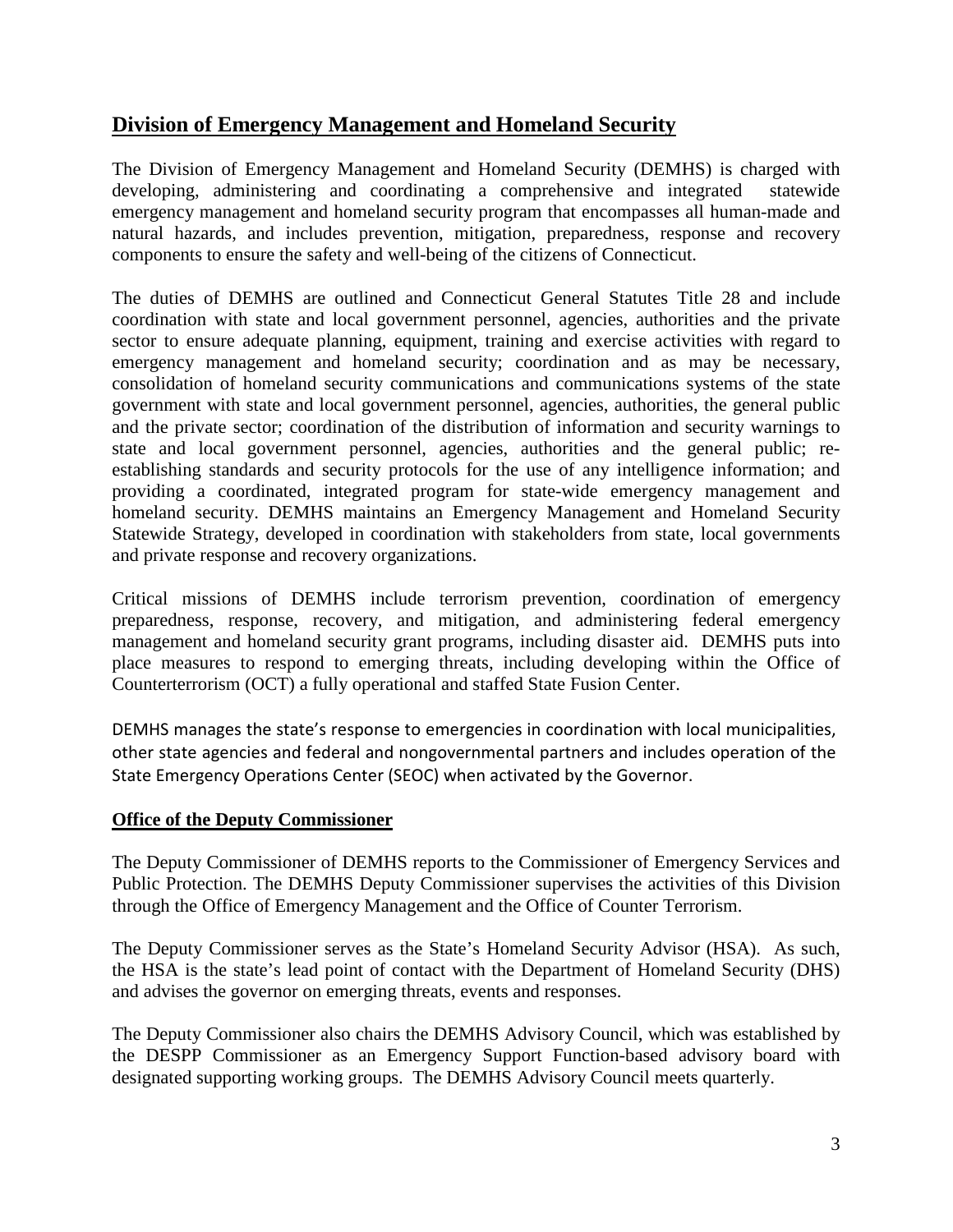#### **The Office of Emergency Management**

The DEMHS Office of Emergency Management (OEM) is headed by the State Emergency Management Director. The Director serves as state liaison to the Federal Emergency Management Agency (FEMA).

The mission of the OEM is to provide a coordinated, integrated program for state-wide emergency management, including strategic and operational all-hazards planning, community preparedness, exercise, training, and grants planning and management. This mission includes the coordination and collaboration with state, local, federal, tribal, and private sector partners, as well as the public to develop, maintain, exercise, and train on a comprehensive state-wide emergency management plan and program; direct and coordinate all available resources to protect the life and property of the residents of Connecticut in the event of a disaster or crisis, through a collaborative program of prevention, planning, preparedness, response, recovery, mitigation, and public education; maintain, operate, and oversee the Governor's State Emergency Operations Center; and administer the State's Urban Search and Rescue (USAR) team.

OEM consists of four Units. They are Operations, Training and Exercise; All-Hazards Planning; Field Support Coordination; and Strategic Planning and Community Program Management.

**The DEMHS OEM Operations, Training and Exercise (OTE) Unit** works under the Incident Command System of the National Incident Management System (NIMS) and includes the five DEMHS Regional Offices. This unit is also responsible for the Division Duty Officer Program.

A critical function of the OTE Unit is the operational coordination of the State Emergency Operations Center (SEOC). The OTE Unit coordinates and is responsible for monitoring of emergency situations as they develop and/or threaten communities; disseminating watches, warnings and emergency information to state agencies and local jurisdictions; the collection and consolidation of emergency related data and situation reports; assignment of tasks to state agencies and the deployment of state resources in a coordinated State response to support local emergency response operations; requesting and coordinating mutual aid assistance from other states through the Emergency Management Assistance Compact (EMAC); providing situation analysis and reporting to FEMA Region 1, and requesting and coordinating Federal assistance through FEMA Region I.

In 2007, DEMHS developed with its local partners emergency preparedness regions. As outlined in the State of Connecticut Department of Emergency Management and Homeland Security Regional Planning Model and DEMHS Advisory Bulletin 2007-1, these regions were created to facilitate emergency management planning and regional collaboration in lieu of county government, a structure Connecticut does not have. The Regional Emergency Planning Team (REPT) in each Region operates under bylaws which address its mission, membership and procedures. The multi-jurisdictional REPTs are supported by Regional Emergency Support Functions (RESF). These RESFs are discipline oriented workgroups that provide collaborative planning and resource support within each discipline.

To support the regional model, DEMHS maintains five regional offices. Regional Coordinators are the eyes and ears of DEMHS in the field serving as the primary interface with the local chief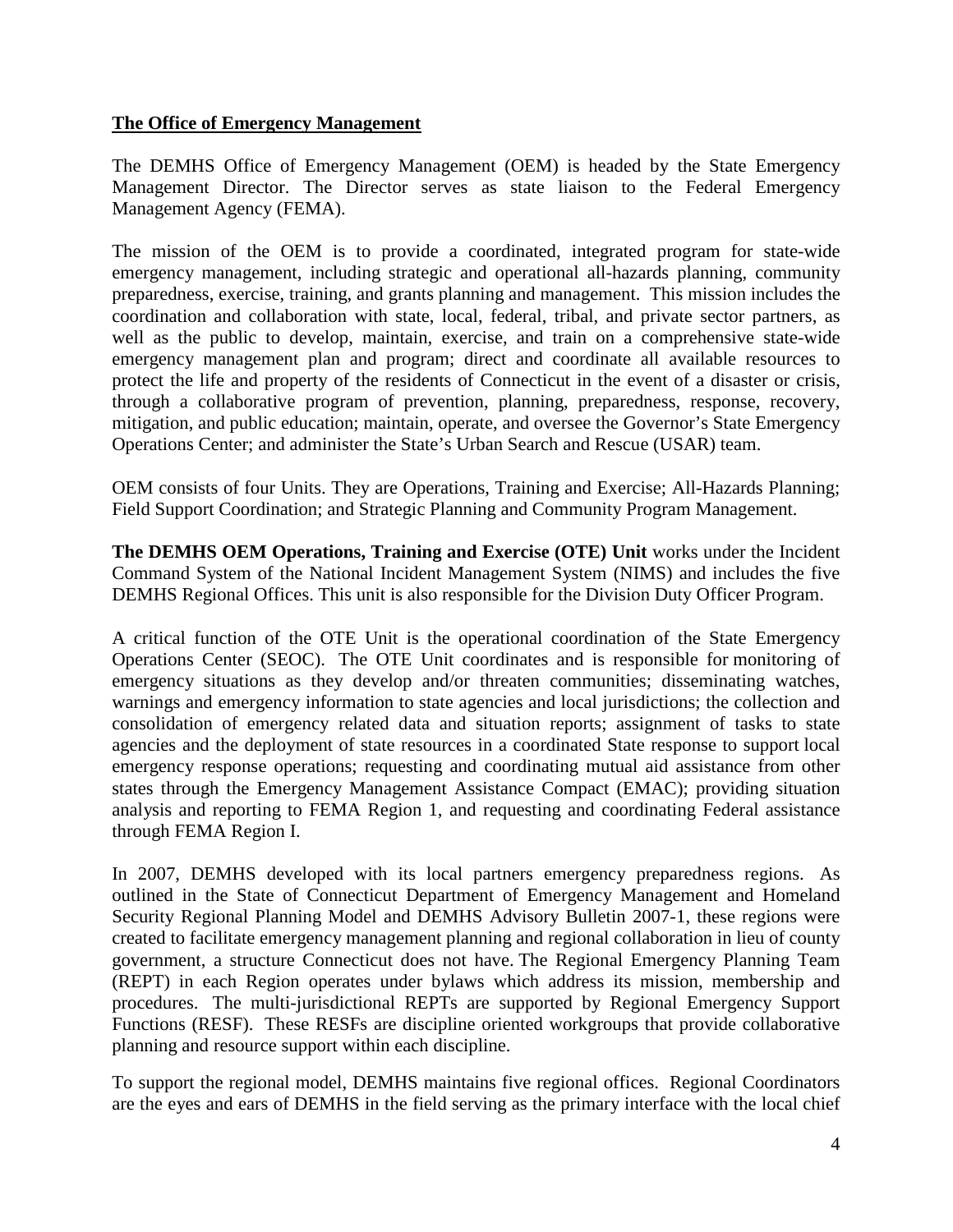elected officials/ executive officers and emergency management directors. The Regional Offices are also supported by Regional Planners and secretaries and Trainers reporting to the OTE Manager.

The five DEMHS Regional Offices serve as direct points of contact to local jurisdictions. As such each provides distribution of warning and emergency information to local jurisdictions; onsite monitoring of localized emergencies; collection, verification and consolidation of local emergency situation reports and requests for assistance; assistance to local jurisdictions in regional budget development and funding requests; assistance to local governments in requesting training and exercise development assistance; guidance and assistance to local governments in Local Emergency Operations Plan (LEOP) development, review, and revision; oversight of the development of Regional Emergency Support Plans; and coordinate a regional response to ongoing emergency situations.

Within the OTE Unit, established by Public Act 13-3, is a School Safety and Security Program Team that is responsible for the work associated with implementation of certain sections of the Public Act. Duties include the coordination of a safety and security review of every Higher Education campus in the state, reviews of completed safety and security audits and establishing a system for the annual submission to DESPP of emergency response plans from each institute of higher education and each private occupational school under state statute.

The OTE Unit is responsible for the establishment of training programs and the development, delivery and evaluation of exercises, in accordance with Homeland Security Exercise and Evaluation Program guidance. The OTE staff works collaboratively with local, state, tribal and federal partners to coordinate and conduct training and exercises in accordance with the state strategic plan developed and maintained by DEMHS. The substance of training and exercises is developed through the identification of local and regional needs, the DEMHS statewide strategy, and federal guidance.

The OTE Unit is also responsible for the deployment of the Connecticut Urban Search & Rescue Team, which is a volunteer civil preparedness force, led by a part-time Coordinator and volunteer Task Force Leaders, trained to locate, extricate and preserve life in the event of any large-scale structural collapse, regardless of the cause.

The DEMHS Duty Officer program, maintained by the OTE Unit, features full time DEMHS employees who also serve as on call employees. The Duty Officers rotate through a two-week period of being the primary on-call contact person. The Duty Officer receives calls for assistance during afterhours and sends out notifications to the DEMHS Command staff of all requests for state assistance. The Duty Officer also monitors any significant incidents, adverse weather conditions and reports situational awareness and conditions to the Command Staff and Regional Coordinators for distribution to external partners. The Duty Officer may staff the State EOC in a monitoring capacity during events at the request of the DEMHS Command Staff.

The **DEMHS All-Hazards Planning (AHP) Unit** is responsible for all-hazards planning, program design and development, administration, coordination, development and maintenance of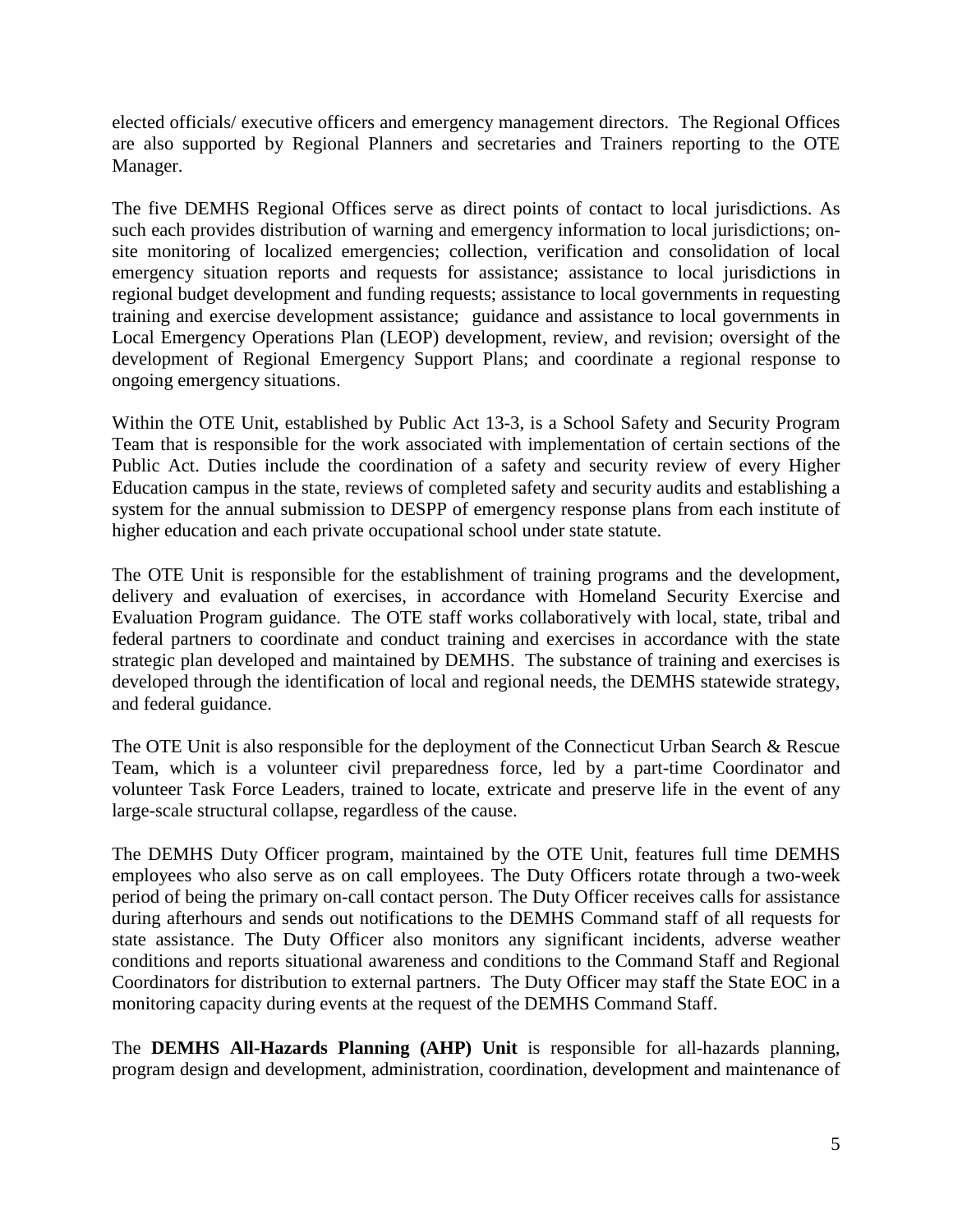plans and programs to enhance Connecticut's prevention, preparedness, response and recovery capabilities.

The AHP Unit includes a Radiological Emergency Preparedness (REP) section, whose work includes planning, coordination, development, maintenance, exercises and training for the State's Radiological Emergency Response Plan (RERP) for Millstone's Nuclear Power Station.

The Connecticut RERP details the steps that would be taken to protect the public in response to an emergency situation at both Indian Point Nuclear Power Station in New York State and Millstone Nuclear Power Station in Waterford. This plan is constantly under review and is exercised with local, state and federal agencies as well as the neighboring States of New York and Rhode Island. REP staff's preparedness plans and exercises are evaluated by the United States Department of Homeland Security's Federal Emergency Management Agency and the U.S. Nuclear Regulatory Commission.

The REP staff ensures that the 10 communities around Millstone, the five Host Communities, the Transportation Staging Area, and support towns are all trained and have up to date plans and procedures on state and local Emergency Operations Centers and radiological monitoring.

The DEMHS AHP Unit includes a Disaster Recovery section and a Hazard Mitigation section that works with other DEMHS personnel to facilitate preliminary damage assessments and Presidential Declaration requests, and then coordinates federal Public Assistance, Individual Assistance, and Hazard Mitigation disaster relief and mitigation funds for state and federal governments, eligible non-profit organizations and individuals.

The DEMHS AHP Unit works closely with the Strategic Planning and Community Preparedness Unit on strategic planning and disaster recovery. AHP Unit staff draft and revise the state's emergency management plans, including the State Response Framework. DEMHS staff members also work with other states, as well as the Eastern Provinces of Canada, to provide coordinated, collaborative emergency planning and preparedness.

The **DEMHS Field Support Coordination Unit** performs a number of functions designed to enhance and support field operations, including statewide interoperable communications. The Unit also provides direct communications from the State Emergency Operations Center to the five DEMHS Regional Offices and to every municipality in Connecticut as needed during a significant incident. This unit is responsible for internal logistics for the Division on a daily basis and during activations of the SEOC.

The **DEMHS Strategic Planning and Community Preparedness Unit (SPCP)** works closely with the agency's Fiscal Unit and the DEMHS All Hazards Planning Unit on strategic planning and disaster recovery, as well as program and financial management of grant programs to enhance Connecticut's prevention, preparedness, response and recovery capabilities.

The chief programmatic responsibilities of SPCP Unit include the collaboration with the OTE and AHP Units on oversight and direction for the regional collaboration planning initiative, which established Regional Emergency Planning Teams in each of the five DEMHS regions.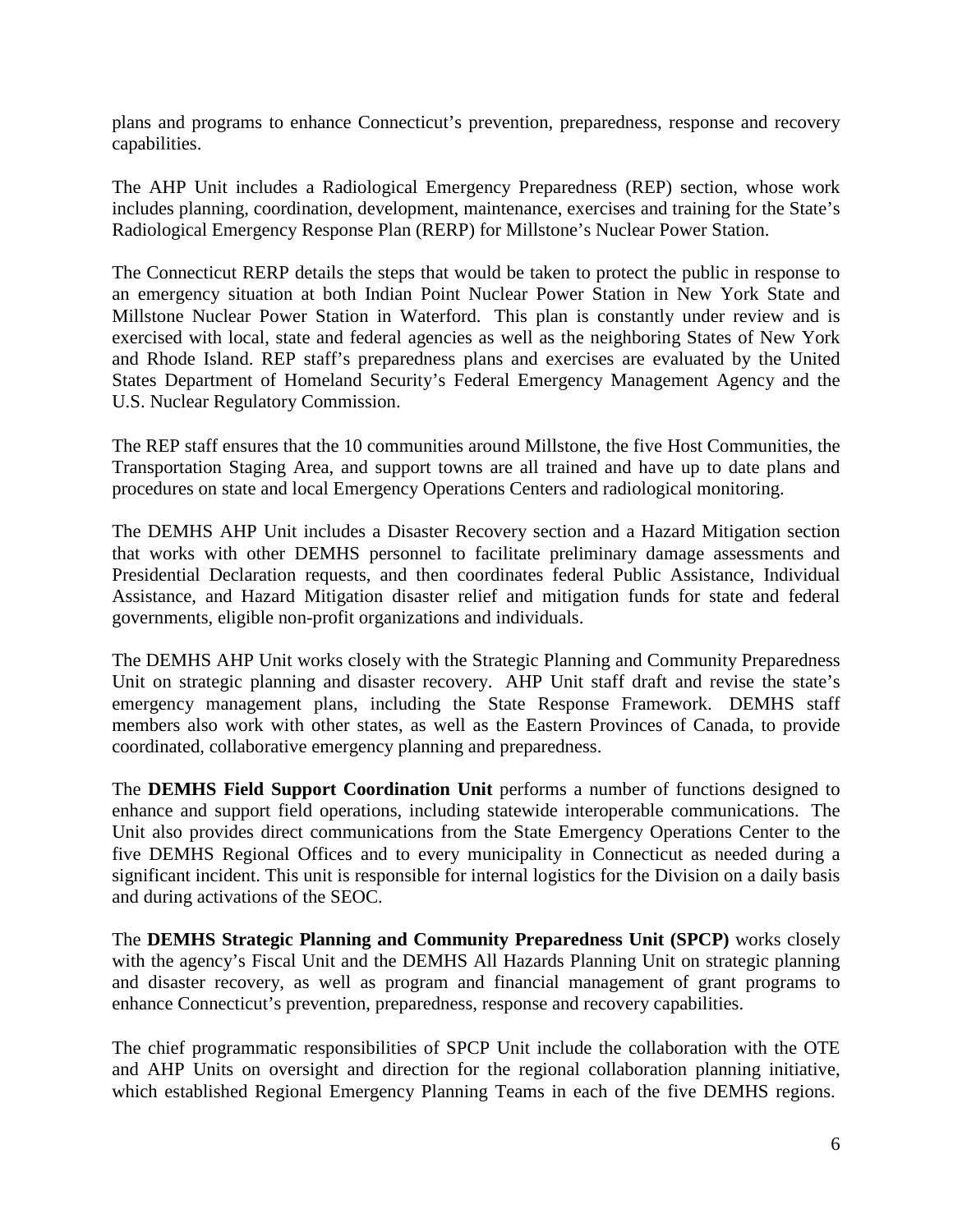SPCP staff coordinates in the execution of regional spending plans that address identified preparedness and planning needs; SPCP staff supports the DEMHS Advisory Council's Regional Collaboration Committee; oversees the expansion of the Emergency Management Performance Grant, which continues to provide critical resources to municipal emergency management programs; collaborates with the Field Support Coordination Unit, including executing interoperable communications programs such as the State Tactical On-Scene Communications System (STOCS), and collaborates with the AHP Unit to administer federal disaster assistance programs to state and local governments, eligible non-profit organizations and individuals.

## **The Office of Counterterrorism**

The Office of Counterterrorism (OCT) is headed by the Director of the Connecticut Intelligence Center. The purpose of OCT is to utilize all resources within state government to develop unified safety and security measures to prevent, mitigate and manage incidents threatening the quality of life of the citizens of Connecticut. The purpose of the OCT includes maintaining and operating the Connecticut Intelligence Center (CTIC), including coordinating the collection, analysis and distribution of information and security warnings to state and local government personnel, agencies and authorities, and the general public; establishing standards and protocols for the use of any intelligence information; and working with federal, state, local, and private sector representatives on intelligence and critical infrastructure issues.

**Connecticut Intelligence Center Unit (CTIC)** includes a co-located team of federal, state and local partners including DESPP, the CT Department of Correction, Connecticut National Guard, Federal Bureau of Investigation (FBI), the United States Coast Guard, the Office of the United States Attorney, federal Department of Homeland Security, and municipal police. CTIC collects, analyzes and disseminates both criminal and terrorism-related intelligence to law enforcement officials throughout the state, and pertinent vetted information to authorized and appropriate agencies within the first responder and private sectors. CTIC staff includes five regional intelligence liaison officers (corresponding to the five DEMHS regions). CTIC operates under a privacy, civil rights, and civil liberties protection policy.

The **Critical Infrastructure (CI) Unit** within OCT works to assess and protect Connecticut's public and private critical infrastructure assets and key resources, both physical and cyber-based, that are essential to maintaining minimal operational capabilities of government and are necessary to the wellbeing of the economy. The CI Unit identifies these key assets, assesses their vulnerabilities, participates in multi-agency deter and protect activities, and develops a mitigation strategy designed to improve security at those sites. The CI Unit also works with the OEM and the State Emergency Operations Center during emergencies to assist in preparedness, response, protection, and recovery issues related to the state's critical infrastructure.

The **Joint Terrorism Task Force** is a Federal Bureau of Investigation (FBI) Task Force to which OCT personnel are assigned.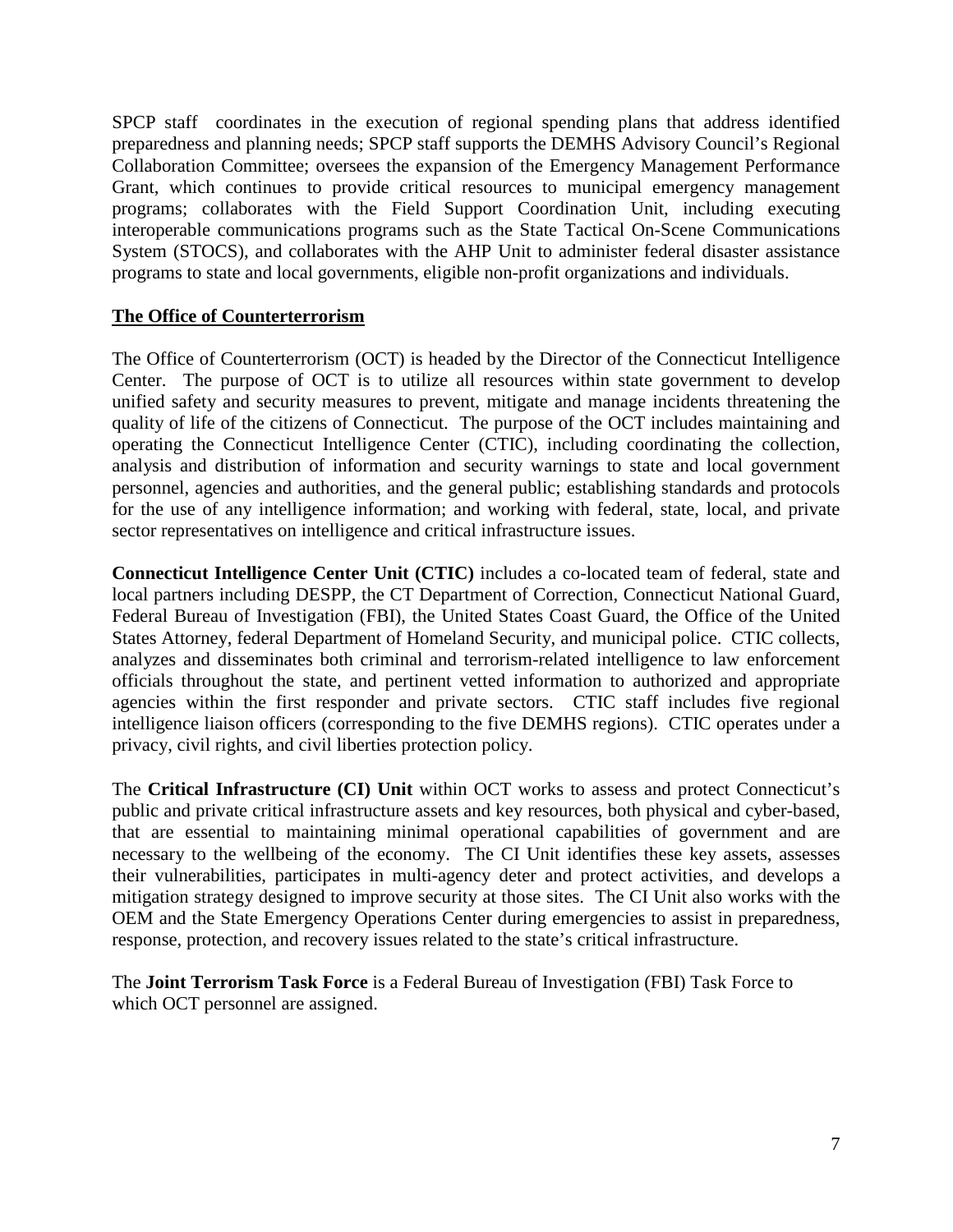# **DIVISION OF STATEWIDE EMERGENCY TELECOMMUNICATIONS**

The Division of Statewide Emergency Telecommunications (DSET) provides for the development and maintenance of coordinated statewide emergency service telecommunications for public safety organizations and the residents of the State of Connecticut.

DSET provides for statewide Enhanced 9-1-1 planning and implementation, public safety telecommunicator training and certification, as well as public safety frequency coordination. DSET provides funding for numerous projects and agencies including: funding for seven regional communications centers, 22 cities with populations greater than 40,000, nine multi-town PSAPs, six State Police dispatch centers, 13 coordinated medical emergency direction centers (CMEDs), as well as transition grants for regionalization and capital expenses. DSET's FY2015 budget for services, equipment and grants is \$36,122,482. DSET provides all state and local public safety agencies with street centerline and street address information, (geographic information systems – GIS) for emergency response purposes. Statewide mapping initiatives continue to ensure that street centerline data is accurate for all emergency responders.

## **Next Generation 9-1-1 Project**

DSET has begun the process of replacing the Connecticut's E9-1-1 System. The existing system and equipment are no longer being manufactured and the software is not being supported. In addition, the current E9-1-1 system is not capable of effectively processing Next Generation 9-1- 1 (NG911) emergency calls that include calls received from internet connected devices, or devices that can transmit text messages, pictures, video, and data from telematics and automatic crash notification systems. The NG 9-1-1 system, an Internet Protocol based system, will provide system wide monitoring and recording capabilities and will be capable of receiving and displaying text, video and photos.

NG 9-1-1 software and hardware will be deployed in all 103 PSAPs. Public education initiatives are being developed and include input from stakeholders to address changes in how 9-1-1 calls, video and photos will be handled.

#### **Public Safety Data Network (PSDN)**

The PSDN is an ultra-high speed and flexible fiber optic data network that will serve as a base transport infrastructure and interconnectivity pathway for public safety related applications and services throughout the State. Its primary purpose is to provide the connectivity for NG911 services. Additionally, the network will provide connectivity to allow for the integration of systems and applications so that vital information and resources can easily be shared among various public safety entities throughout the State.

#### **Broadband Technology Opportunity Program (BTOP)**

Part of the American Reinvestment Recovery Act, BTOP awarded the State of Connecticut \$93 million of federal funds to upgrade and expand Connecticut's broadband network. This grant was matched with \$24 million from the E911 surcharge. This joint effort between DPS and Department of Information Technology included installation of over 5,500 miles of fiber to connect to 555 public safety agencies which serve 25,000 first responders. Additionally, in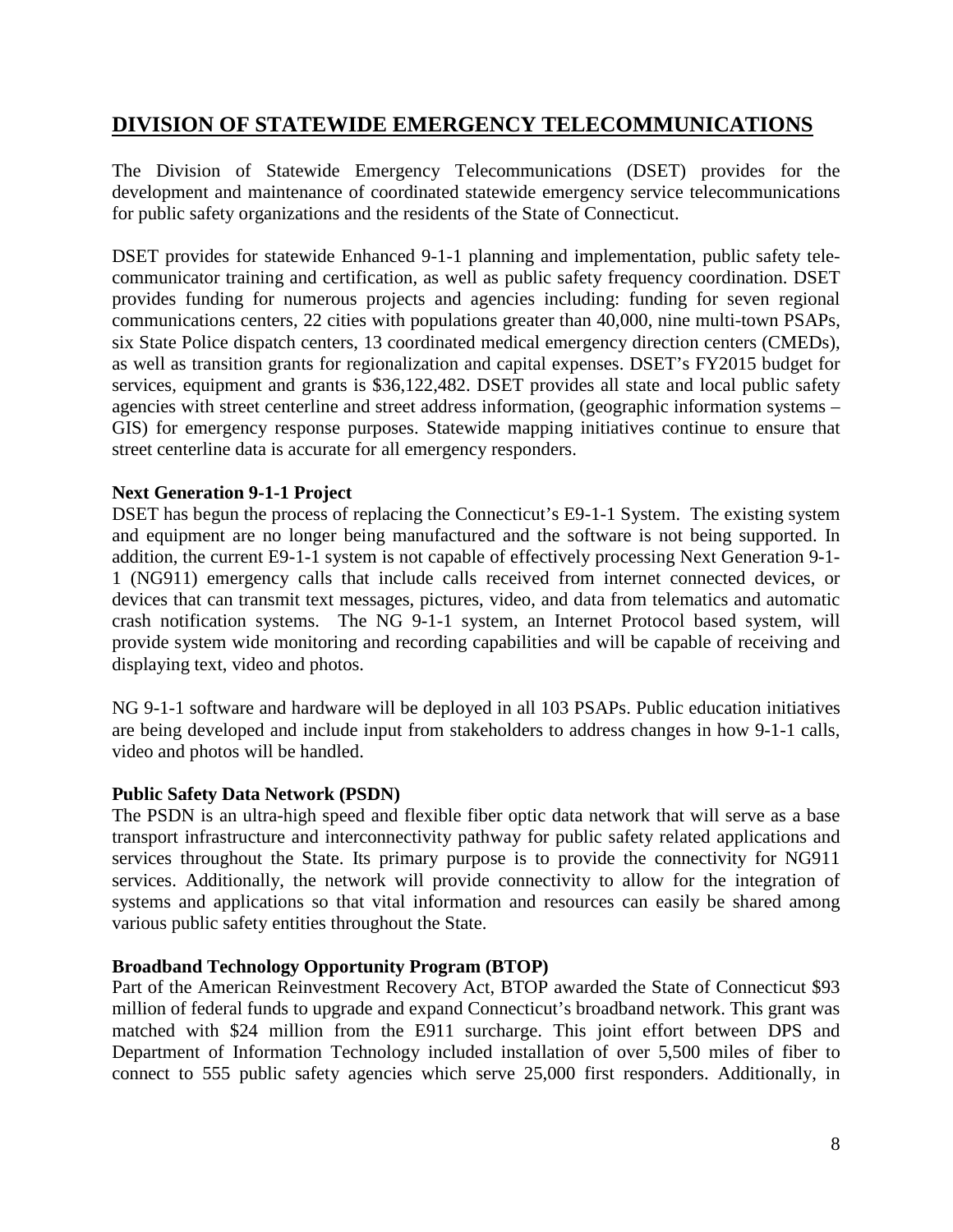conjunction with the Connecticut Education network (CEN), it provides broadband service to 120 educational institutions.

#### **Regionalization**

There are currently 103 Public Safety Answering Points (PSAPs) and one State Police secondary PSAP serving Connecticut's 169 towns and cities. The cost of equipping these PSAPs with hardware, software and technology is the state's responsibility. Next Generation 9-1-1 improvements make this requirement one of significant proportions. It has long been a goal of DSET and the Enhanced 9-1-1 Commission to reduce the number of PSAPs by encouraging consolidation. To achieve this goal DSET has funded many studies requested by local governments to consider mergers of dispatch and 9-1-1 centers. DSET also provides a number of financial incentives, such as funding to relocate telephone and radio equipment, as well as to design and plan new communications centers, for the purpose of consolidation. DSET is currently looking into alternate funding models that will provide a more equitable distribution of funds, while at the same time continue to encourage consolidation of PSAPs.

## **The Connecticut Emergency Notification System: CTAlert**

Connecticut's statewide emergency notification system (CTAlert), powered by the Everbridge Aware emergency notification system application, provides critical information to residents during emergencies. CTAlert has two main components:

- A geo-notification function which allows alerts to be sent to the public in any geographic area in the state.
- A public safety employee notification function known as "Aware" which allows public safety agencies to send messages to improve the coordination of their emergency response personnel.

The system is available for use by a number of state agencies, and most of the 103 9-1-1 PSAPs in the state. The Citizen Opt-In Web Page is accessible by the public via the Internet and allows users to list up to three additional locations in the state that they wish to also receive alerts about.

## **Translation Services**

Since 2005, DSET has provided translation services to 103 public safety answering points in Connecticut. DSET contracted with Language Line, to provide interpretation of over 175 languages to non-English speaking callers. DSET continues to provide this critical link between non-English speaking callers (nearly one in five in Connecticut) and public safety responders.

#### **Frequency Coordination**

DSET provides chairmanship and plan development for the six state New England 700 MHz, 800 MHz and 4.9 GHz planning committees. The creation of a regional plan and the subsequent approval by the FCC has paved the way for all New England states to utilize the new public safety 700 MHz spectrum that became available in June 2009 as part of the transition to digital TV. The federal grant money that has been received will facilitate the creation of a 700 MHz platform on the current state 800 MHz system for statewide interoperability purposes.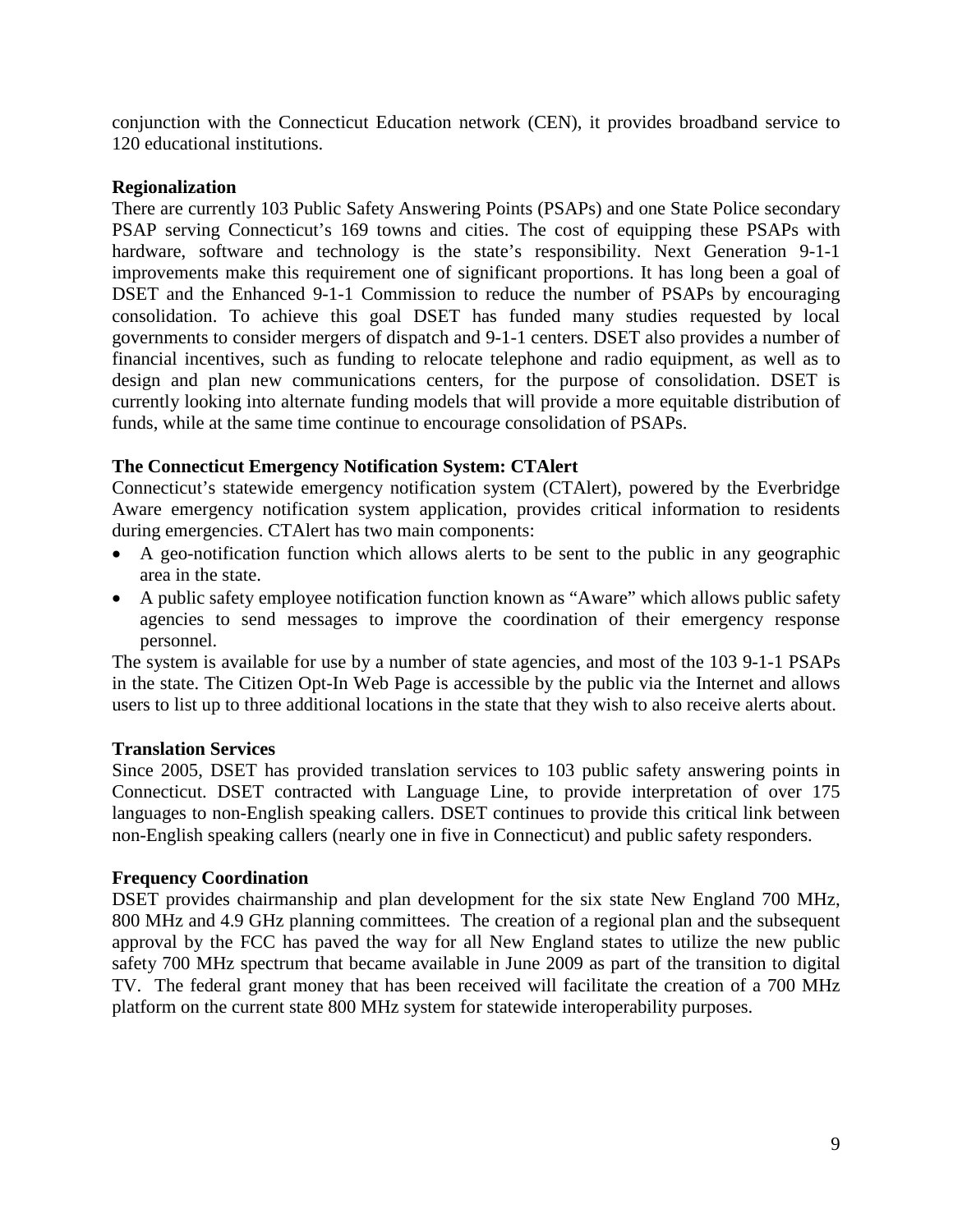#### **Public Education**

DSET works with local PSAP personnel, as well as community agencies, to distribute age appropriate materials for children ages Pre-K through grade 2, to educate children on when and how to use 9-1-1.

Public education efforts to encourage participation in CTAlert include public service announcements in both Spanish and English which are aired on Connecticut television and radio stations.

#### **Emergency Medical Dispatch**

Each Public Safety Answering Point (PSAT) is required to provide emergency medical dispatch (EMD) or have it be provided by a private safety agency. EMD refers to instructions provided to the 9-1-1 caller by emergency tele-communicators prior to the arrival of medical services. DSET provides funding to all PSAPs for the training, certification, and ongoing education for this critical service.

# **POLICE OFFICER STANDARDS & TRAINING COUNCIL**

The Police Officer Standards and Training (POST) Council has a three-fold mission. First, it is committed to providing innovative, credible and responsive high quality basic, advanced and specialized training to Connecticut police officers in an economical manner and in amounts sufficient to enable them to acquire the knowledge and skills necessary to serve the public with commitment, empathy and competence.

Second, the Police Officer Standards and Training Council is dedicated to adopting and enforcing professional standards for certification and for decertification of Connecticut's police officers, in a manner consistent with the law, considerate of the regulated community and uncompromising as to basic values, and ethics.

Third, The Police Officer Standards and Training Council is charged with developing, adopting and revising a comprehensive accreditation standards program for local law enforcement units, to grant accreditation to those units that demonstrate their compliance with such standards and to conduct assessments to determine such unit's compliance with such standards.

# **Statutory Responsibility**

Agency responsibilities are to provide basic police and in-service police training and set entrylevel educational, licensing and training standards for all non-state police division police officers in the State of Connecticut; accredit training programs offered to police recruits in police academies; control the certification of police instructors; establish procedures for certified review training; oversee and award credit for certified review training of veteran officers and recertify triennially those who qualify; and encourage the growth of professional development, and continuing education programs for police officers. In addition to town and city police, the agency also regulates, and oversees the training of police personnel from the four police departments of the Connecticut State Universities, the University of Connecticut, the Department of Motor Vehicles, the Department of Environmental Conservation Law Enforcement Unit; and numerous other state agency law enforcement units.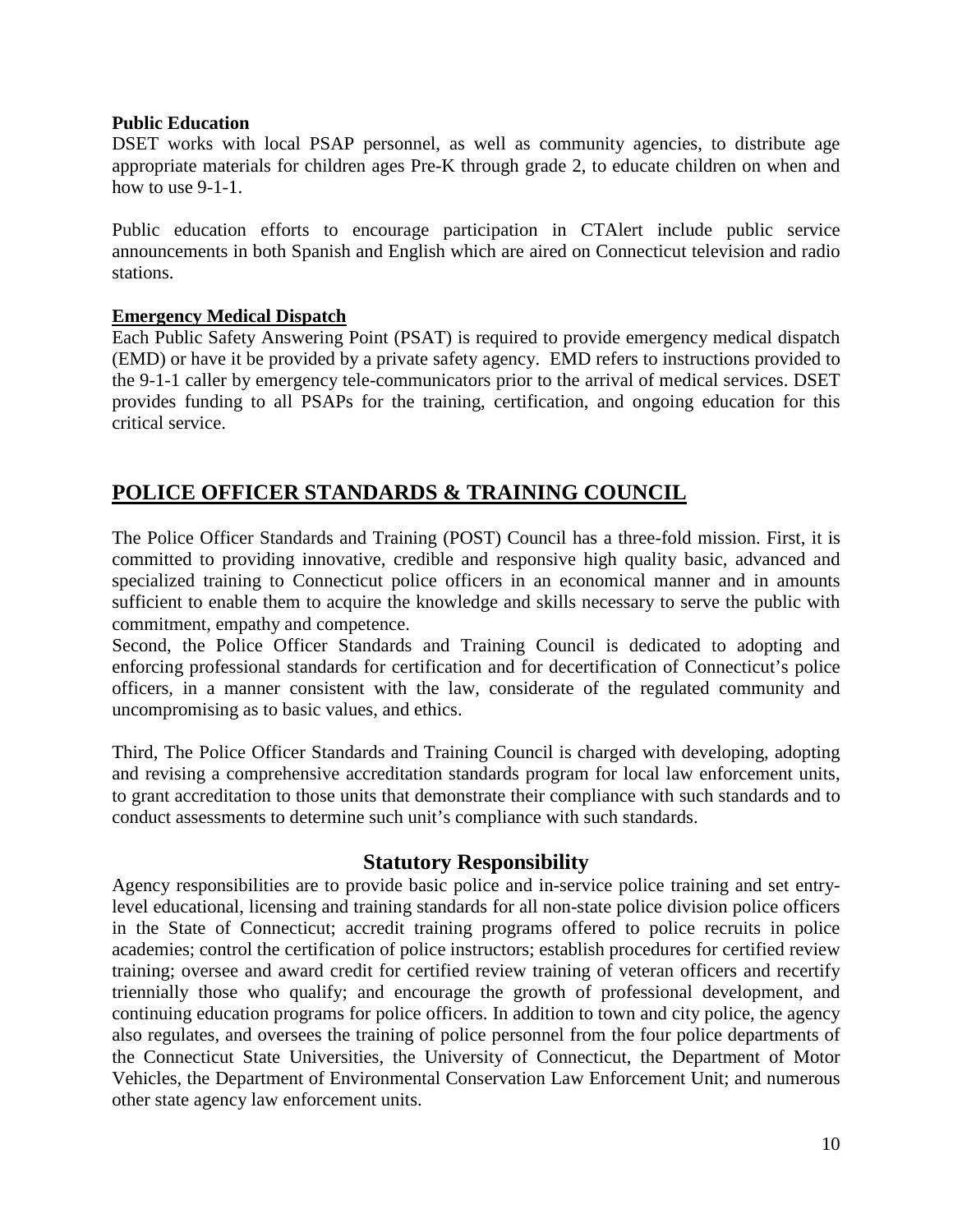#### **Comprehensive Municipal Police Training Plan as Required by Sec. 7-294c**

POST's training plan includes provisions to train approximately 250 municipal police officers per year at its residential Connecticut Police Academy in five classes of 50 students each annually. POST also intends to certify, inspect and audit up to eight satellite police academies around the state which supplement our Meriden academy, primarily sponsored by the larger municipal police agencies in this state. Additionally, its training plan includes providing and or sponsoring in-service training programs to accommodate approximately 7,300 sworn in-service officers in this state to assist them in complying with its mandated 60-hour review training cycle every three years. Last, POST reviews its entire recruit training curriculum on an annual basis to ensure that it continues to reflect developments in police training nationwide and to provide current, comprehensive and meaningful training to our students.

The members of the POST Council are Chief Anthony J. Salvatore, Sr., Chairperson, Cromwell; Chief Lisa Maruzo-Bolduc, Willimantic; the Honorable David M. Borden, West Hartford; Sgt. William Brevard, Stamford; Howard L. Burling II, Stratford; Kurt P. Cavanaugh, Glastonbury; Chief John F. Daly, Southington; Dr. Amy K. Donahue, UCONN; Chief Dean M. Esserman, New Haven; Michael J. Freda, Town Administrator, North Haven; Lawrence K. Groh, Jr., First Selectman, North Grosvenordale; Chief Ronnell A. Higgins, Yale University; Kevin T. Kane, Chief State's Attorney; Chief Duane Lovello, Darien; Chief Michael U. Maniago, Torrington; Chief Keith L. Mello, Milford and James N. Tallberg, Esq., West Hartford. Dora B. Schriro, Commissioner, Department of Emergency Services and Public Protection, and Patricia Ferrick, Special-Agent-in-Charge, Federal Bureau of Investigation, are ex-officio members. The Council currently has one vacancy.

#### **Strategic Planning**

POST's planning function is performed by a Council subcommittee studying the issues and making recommendations to the full Council. That subcommittee's long-term efforts, along with the full Council, have concentrated on exploring the feasibility of a new driver training venue as this agency provides driver training to all Law Enforcement agencies in the state that fall under POSTC jurisdiction. This training currently takes place at Rentschler Field in East Hartford.

#### **Public Service**

The agency, recognizing the difficulty that police agencies are having recruiting and hiring new officers, has greatly expanded guided tours of this facility during business hours to select groups of young people interested in policing and currently involved in some association with law enforcement. Over the past year, these tours have been provided to members of the Federal Bureau of Investigation National Academy Associates Youth Leadership Program, members of the Rockville High School Criminal Justice Club, members of the West Hartford College Police Academy and students from Torrington High School. The tours permit both colleagues in the field and students to observe the daily routines of Academy life including driver training, our firearms range, driving simulators, physical fitness and academics.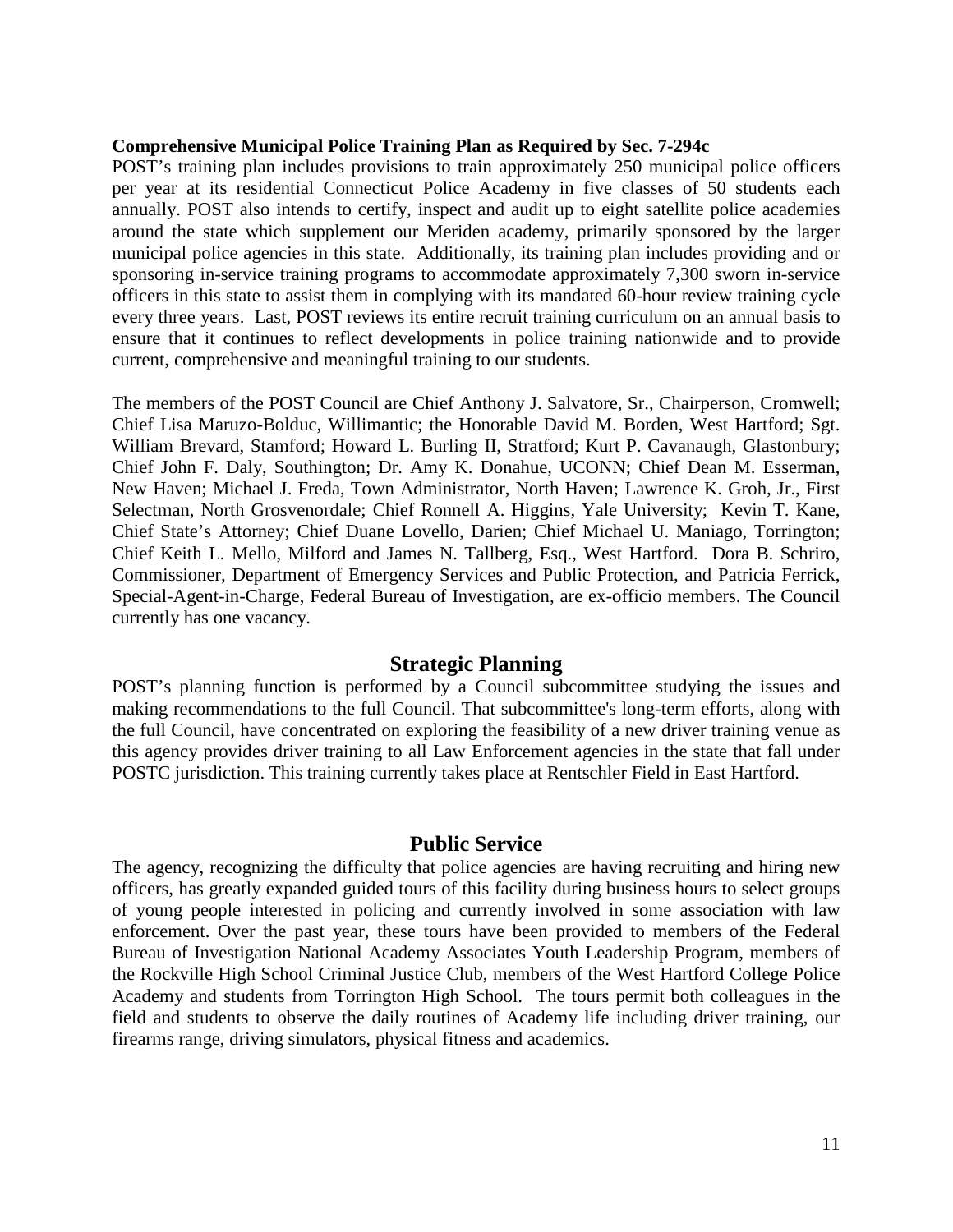# **Improvements/Achievements 2013-2014**

These achievements are described in detail in other parts of this narrative but clearly, the most significant was the preparation for the Reaccreditation of POST as a Public Safety Academy by the Commission on Accreditation for Law Enforcement Agencies, scheduled for March, 2014.

#### **Training Activities and Innovations**

Over the past year, the Basic Training Division conducted five recruit training sessions, serving 242 recruit officers from 64 Connecticut police agencies.

During this time, 134 recruits also completed the optional Electronic Defense Weapon course and were issued certificates of completion.

POST also provides the mandatory driver training course for Connecticut's six satellite Academies on its campus in Meriden. Last year 147 local police recruits from the six satellite schools completed this requirement at POST.

The Field Services Training Division which provides in-service training sponsored 91 course offerings in which 3,164 police officers were trained in executive development, supervisory and management topics, legal update, civil liability, use of force, search and seizure, criminal and crash investigation, drug enforcement techniques, critical incident response, advanced firearms, and other specialized and technical training programs.

In partnership with the State's Department of Banking and Criminal Justice, POST expanded its financial crimes investigative training to prepare major case detectives to pursue complicated white collar crime cases. Training included Identity Theft, Mortgage Fraud, Cell Phone Investigation, Financial Crimes against Senior Citizens, and Intellectual Property Theft. The Division Management worked with the Connecticut Office of Highway Safety (Department of Transportation) providing DUI Enforcement, Advanced Roadside Impaired Driving Enforcement (ARIDE), Data Driven Approach to Crime and Traffic Safety (DDACTS), and Below 100 a nationwide program designed to reduce the number of law enforcement deaths. The division worked with the Multijurisdictional Counter Drug Task Force and St. Petersburg (FL) College in partnership with the Florida National Guard made available through the U. S. Department of Defense to provide drug investigation training programs within this State. Programs included conducting Traffic Stops and Law Enforcement Intelligence. The division also worked with the National Crime Prevention Council providing Advanced Crime Prevention training.

## **CERTIFICATION**

**Certification, Recertification and Decertification of police officers**. There are approximately 7,300 certified police officers in the state representing 163 police departments and law enforcement agencies that statutorily report to the Police Officer Standards and Training Council (POSTC). Over the past year approximately 2,300 police officers were recertified and 10 officers were decertified for violation of Connecticut General Statute Section 7-294d for either felony convictions or Making False Statements (False Police Reports).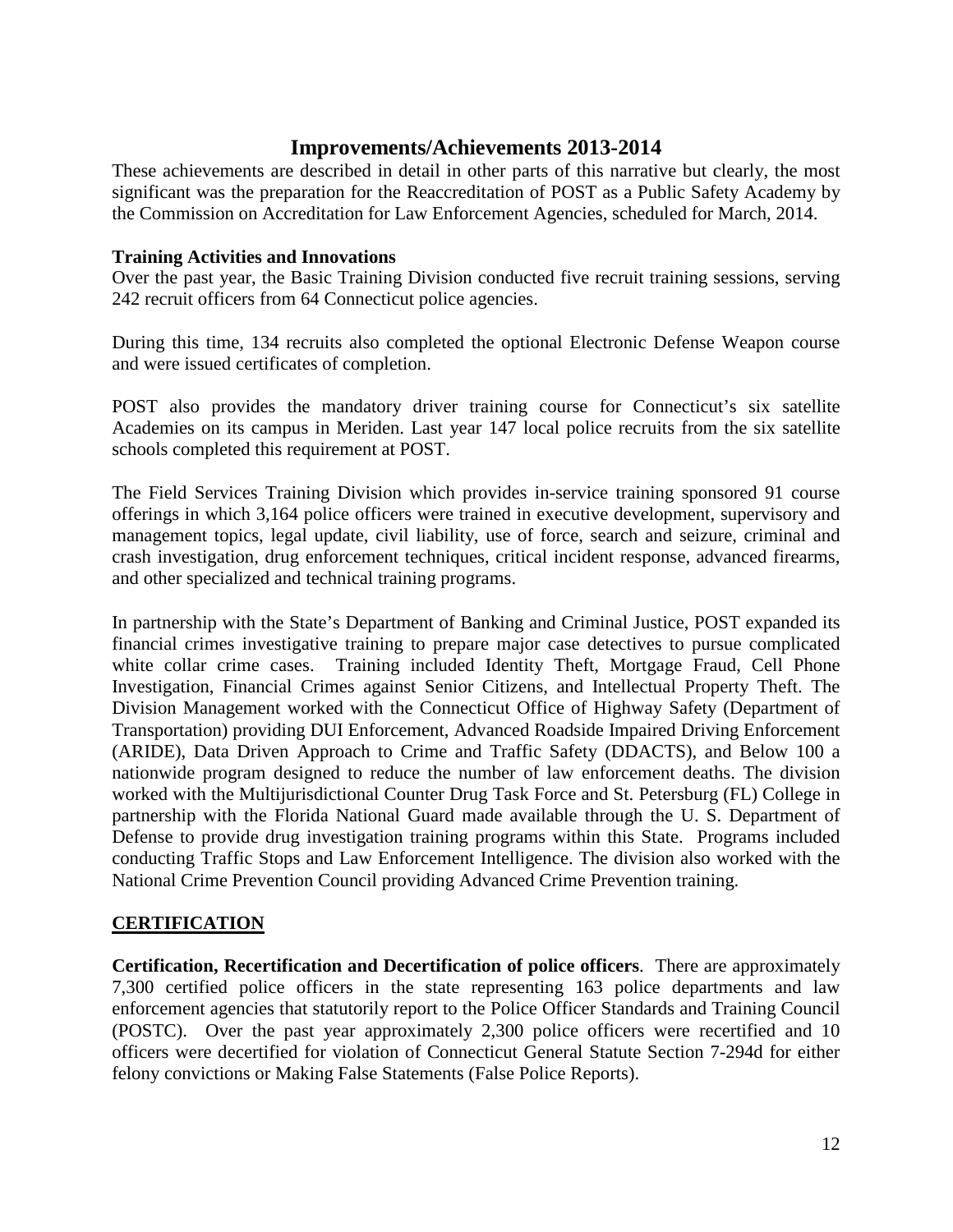**Issuance of Law Enforcement Instructor Certifications**. There are approximately 1,300 POSTC-certified law enforcement instructors authorized to issue review training credit hours required by the police officers for recertification. During the past year the Certification Officer processed 224 new instructors, 558 instructor renewal applications and 186 add-on endorsement instructor applications.

**Conducting pre-inspections and continued unannounced inspections**. The Certification Unit conducts pre-inspections and continued unannounced inspections of the CT Police Academy in Meriden four times per year and of Council-approved satellite basic police recruit training academies at the Bridgeport, Hartford, Milford, New Britain, New Haven and Waterbury Police Academies to ensure operational compliance (required curriculum, hours to be completed, proper learning environment, and certification of instructional staff) per Council regulations. During the year, with the exception of the Hartford Police Academy, all other academies hosted at least one basic recruit training section and approximately 18 pre-inspections and unannounced inspections were conducted by the Certification Officer resulting in no significant findings.

**Conducting cyclical on-site audits.** The Unit conducts cyclical on-site audits of all police department and law enforcement agency's training records to verify certified review credits training hours were attained for recertification and verify that all entry-level standards for appointment to the position of police officer were properly acquired and documented.

**Certification of field training officers.** The Unit verifies that all potential field training officers have at least three years of certified police service, completed a field training program of at least 32 hours, enjoys the support of their Chief Law Enforcement official, and that they serve in good standing. During the year, approximately 60 field training officers were approved by the Certification Officer.

**Administrative Activities**. The Certification Officer is responsible for impaneling Certification Committee meetings, setting the certification-related issue agenda items, making written recommendations to the Certification Committee for a vote and then preparing the Certification Committee recommendations to the full Council agenda for their vote. During the period, the Certification Officer hosted five Certification Committee meetings at which 41 Agenda Items were addressed.

# **ACCREDITATION**

The Accreditation Unit is responsible for the managing of the Police Officer Standards and Training Council Law Enforcement Accreditation Program. During the last year the Council established a review committee to ensure that its standards are responsive to the issues that the field faces today and in the foreseeable future. The review resulted in modifications of the existing standards, combining standards of similar or connected topics, and moving several standards to higher compliance levels in the three-tier program. Presently, there are 30 agencies accredited by the Council with 54 is the process of self-assessment. The accreditation unit organized and conducted 14 assessments of agencies seeking the accreditation award. The unit also provided training classes for accreditation managers and others interested in the state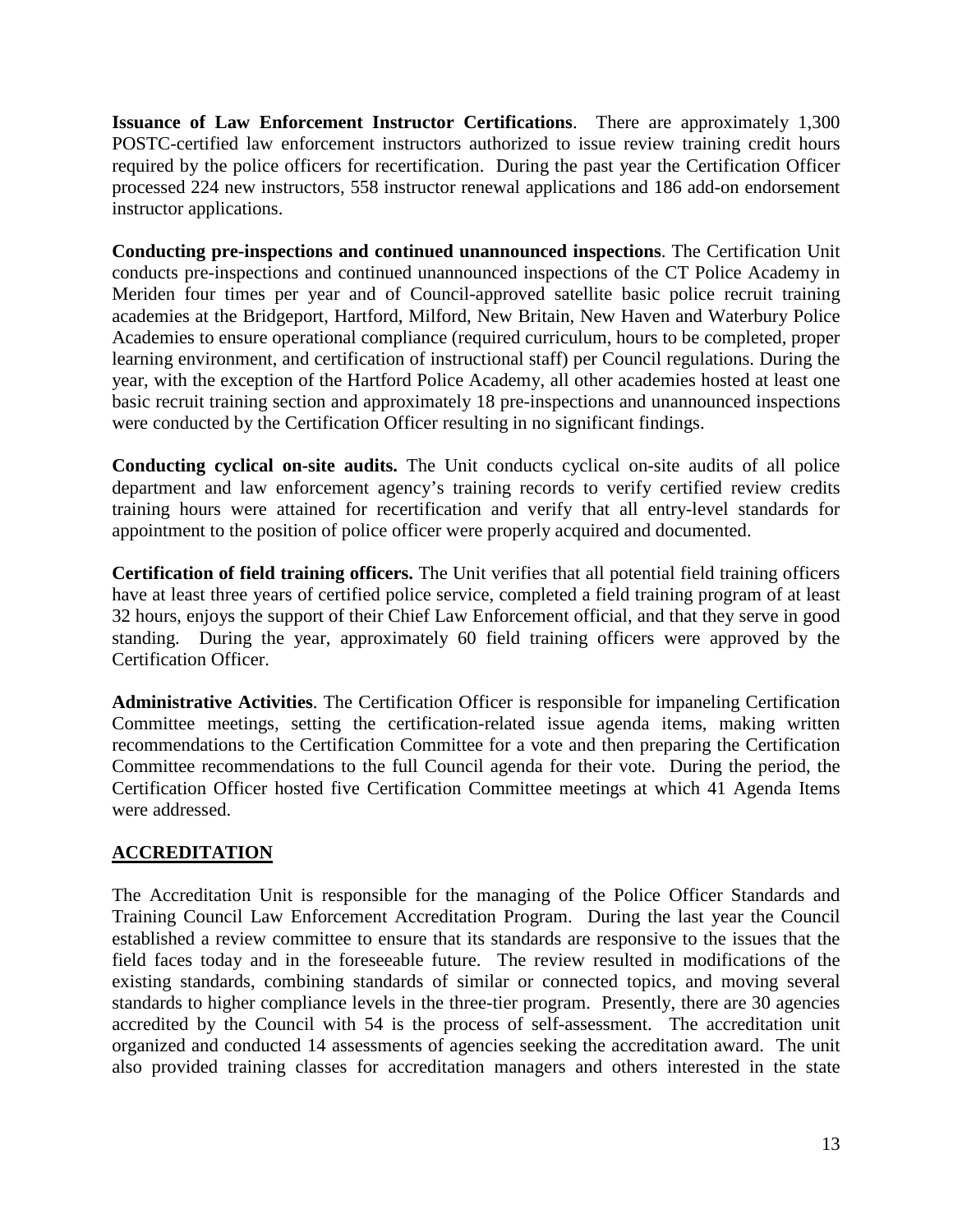program. The unit also developed a paperless assessment program that is now being used by the majority of participating agencies.

The second responsibility of the Accreditation Unit is maintaining accredited status with the Commission on Accreditation for Law Enforcement Agencies (CALEA). The police academy entered the Public Safety Training Academy Accreditation program in July 2004. Since that time CALEA assessors have conducted three on-site assessments, which have resulted in accreditation awards in March 2008, March 2011 and most recently, November 2013. The next scheduled assessment will be in December 2016. The accreditation unit developed, for the past two CALEA assessments, a paperless file and review system which met the CALEA requirements, was user friendly for the assessors and also met the goals of the Governor's LEAN Project.

# **Division of Scientific Services**

The Division of Scientific Services (DSS) operates under of the direction of Dr. Guy M. Vallaro. The Division is composed of three major subdivisions. They are the Identification Section, the Biology and DNA section, and the Controlled Substance and Toxicology Laboratory.

Sections within these subdivisions include Arson/Chemistry, Case Management, Computer Crimes and Electronic Evidence, Controlled Substances, DNA, Evidence Receiving, Firearms, Forensic Biology, Instrumentation, Latent Prints, Multimedia and Image Enhancement, Question Documents/Imprints, Toxicology and Trace Evidence.

The DSS is accredited by ASCLD/LAB ISO/IEC 17025, and the FBI DNA Quality Assurance Standards as overseen by the Quality Assurance group.

Currently, the Division of Scientific Services is managing six grants, totaling over 1.9 million dollars. These grants supplement personnel costs, travel and training, equipment, forensic supplies, and other costs to improve the quality and timeliness of services provided by the Division. Another five grants, totaling \$1,110,166 are pending.

# **EVIDENCE RECEIVING SECTION**

The Evidence Receiving Section of the DSS is the first point of contact for all agencies submitting evidence to the Laboratory. This Section plays an integral role in maintaining the proper storage and chain of custody of all evidence.

The submitting agencies are divided between local, federal and state agencies. The majority of cases submitted to the DSS are from local agencies. The Division of Scientific Services has performed testing for out of state agencies in the areas of arson, GSR and video analysis in special cases and circumstances.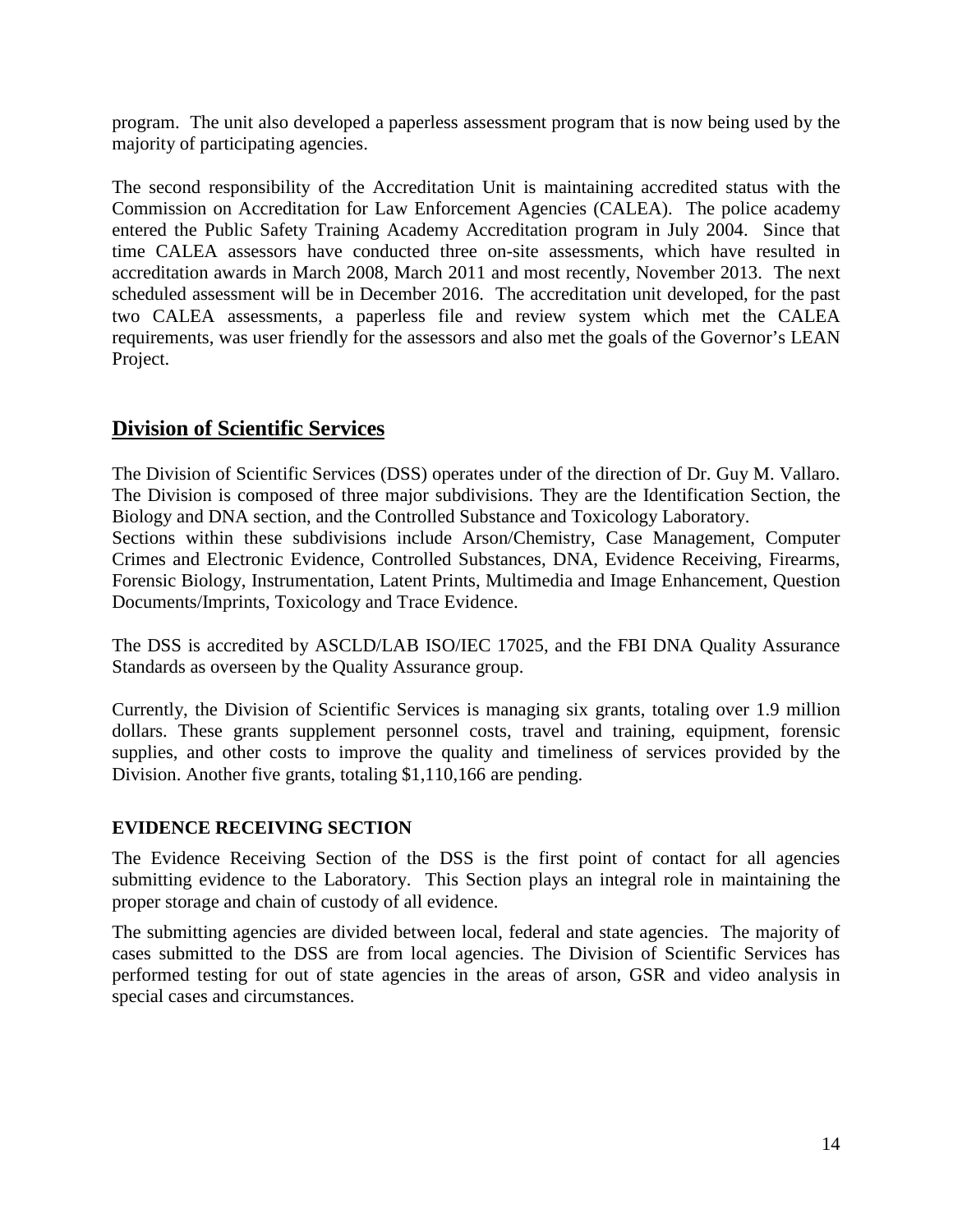The majority of the cases submitted to the Division of Scientific Services consist of evidence for Toxicology/Controlled Substances, Forensic Biology/DNA, Latent Prints and Firearms examination. These cases are derived from sexual assaults, property crimes and DUI related casework. Refer to Appendix 2 for the types of cases submitted in Calendar Year 2013.

# **CASE MANAGEMENT SECTION**

Under the direction of Governor Dannel Malloy, the State of Connecticut's Agencies are tasked to initiate the Lean approach to eliminate waste and inefficiency in their work processes. The Case Management Section was created in 2013 as a Lean initiative.

This Section's main goal is to act as the primary conduit between submitting agencies and the examiners. The Case Management section communicates with the submitting agencies for additional information or samples to complete analysis on the cases. This Section is also in communication with the State's Attorney's Offices regarding cases requiring expedited casework, pending trials or dispositions.

The Case Management Section currently coordinates the flow of casework-to the Forensic Biology/ DNA Section. The next phase for this Section will be to expand its case management coordination to the other Sections of the DSS.

The creation of the Case Management Section has allowed examiners to focus on performing examinations and analysis instead of administrative duties. The Section has also prioritized cases according to pending court dates, arrests or other circumstances.

The Case Management Section is also responsible for coordinating the DNA and Firearms Outsourcing Project. This Section reviews the cases, contacts the submitting agency for additional information as necessary and sends the evidence to contract laboratories for analysis. To date, the Division of Scientific Services has outsourced 905 DNA cases and 125 Firearms cases. The majority of the outsourced DNA cases are property crimes. This outsourcing project has been instrumental in reducing the backlogs of cases in DNA and Firearms.

## **FORENSIC BIOLOGY SECTION**

The Forensic Biology Section examines evidence collected in sexual assaults, homicides, assaults, robberies and property crimes. The Section identifies the presence of blood, semen and other body fluids, such as fecal material, saliva or urine. In addition, examiners collect samples from objects for "touch DNA" examination. The forensic examiners in this Section also use their training and experience to determine which samples will be forwarded to the DNA Section for further analysis. In September of 2013, in an effort to streamline analysis and eliminate redundancy of paperwork and documentation, Forensic Biology began to perform the preparation of all extraction samples for DNA testing. This change eliminated duplication in documentation of a sample and streamlined the analytical process.

The Forensic Biology Section receives approximately 900 cases per year. The types of evidence examined by this Section may range from swabs, bloody weapons, clothing, and bedding to larger bulkier items.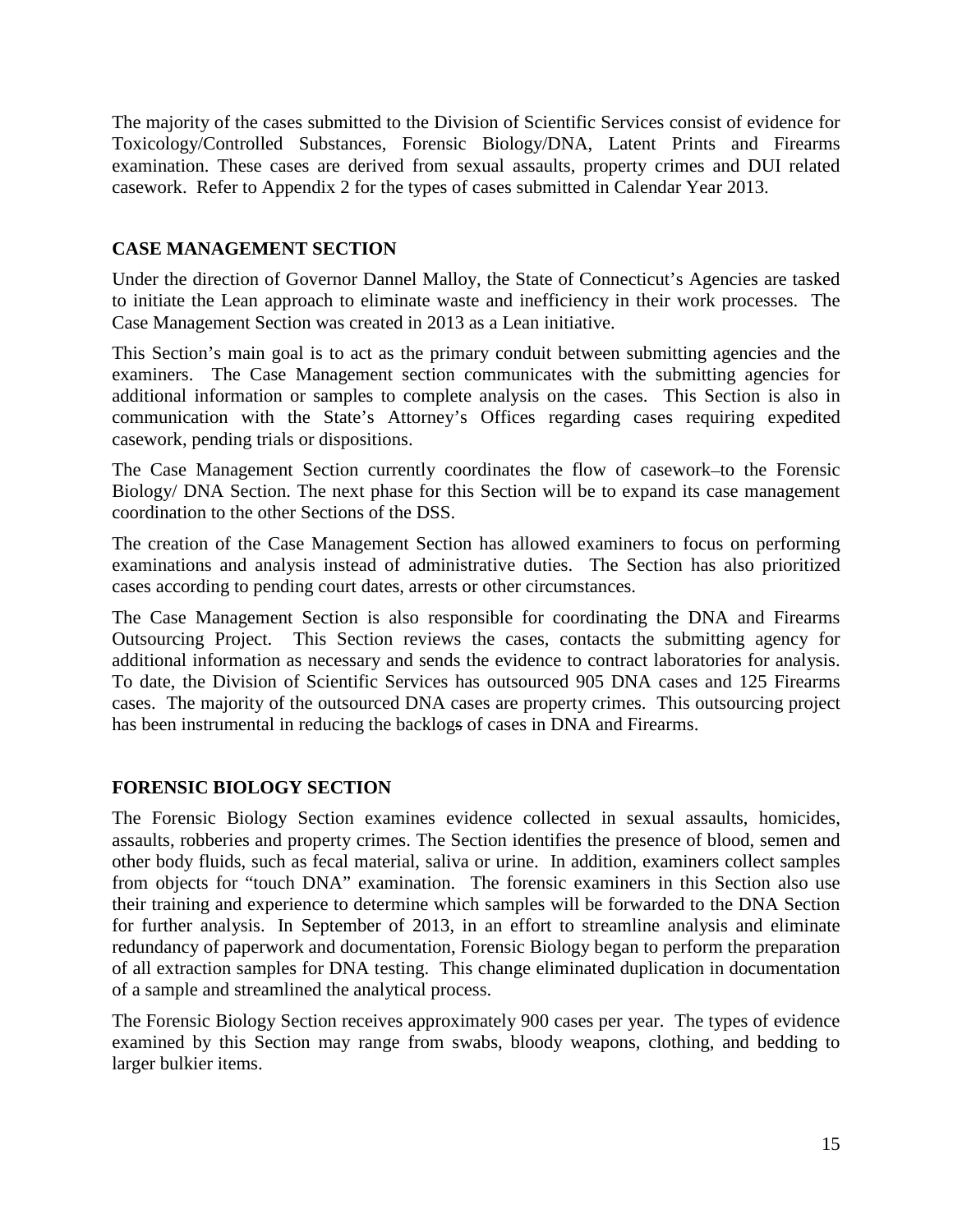This section receives approximately 370 'CT 100' Sexual Assault Evidence Collection Kits per year. In addition, this Section receives approximately 30-40 kits per year in which no examination is conducted due to non-prosecution. Per State of CT Statute, CGS 19a-112a (d), Sexual Assault Kits collected from victims not wishing to pursue the incident with law enforcement must be held for 60 days at the Laboratory.

When multiple types of examinations are required on case evidence, the Forensic Biology Section will typically process the evidence first and then forward the evidence to the other laboratory units.

The Forensic Biology Section has a caseload increase this year as a consequence of the restructuring of the workflow. The examiners in this Section are responsible for preparing all samples being forwarded for DNA analysis both in-house or to a contract laboratory. The task of sample preparation was previously conducted by the DNA examiners. This increase in workflow is expected to taper down once the Outsourcing Project is completed.

# **DNA SECTION**

The DNA Section is comprised of three units: Nuclear, Database and Mitochondrial DNA. DNA stands for deoxyribonucleic acid, which is the genetic material that determines who we are, both as individuals and human beings. DNA is located in the nuclei and mitochondria of cells, and can be isolated from various body fluids and epithelial cells sloughed from our bodies. The Nuclear Casework Group uses the type of DNA found in the nucleus of the cell. This type of DNA testing utilizes STR (short tandem repeat) which has a high power of discriminations, can be automated, and can be successfully utilized, even with degraded samples. Each year since 2008, the DNA Section has analyzed approximately 1,000 new cases annually in addition to reopened, cold cases examined using advanced technologies developed after 2003.

The DNA Database Unit's primary purpose is to upload convicted offenders DNA profiles to the CT and National CODIS databases. The database consists of two main indices: the convicted offender profiles and profiles generated from forensic evidence. CODIS also include indices to aid in the identification of missing persons and unidentified human remains. Eligible profiles from forensic samples and CT offenders are uploaded to the National CODIS database for searching against other state databases.

The Database Unit reports two types of hits, Offender Hits and Forensic Hits. Offender Hits are a match of a genetic profile from evidence to a known sample submitted from a convicted offender that is currently or had been previously incarcerated in the State of Connecticut or other State/Federal Correctional system. A Forensic Hit is defined as a match between two forensic evidence samples from different cases, which include unidentified remains and missing persons. Forensic hits may provide the submitting agencies with an investigatory lead or can be used to track or establish serial-type crimes.

Operational improvements in 2013 resulted in an 81% in CODIS entries and an 86% increase in CODIS Hits when compared to 2012.

Mitochondrial DNA (mtDNA) analysis is used when nuclear DNA analysis is not feasible. Such cases include unidentified remains in which bones have been located, or in cases in which a hair is present with no tissue-like material.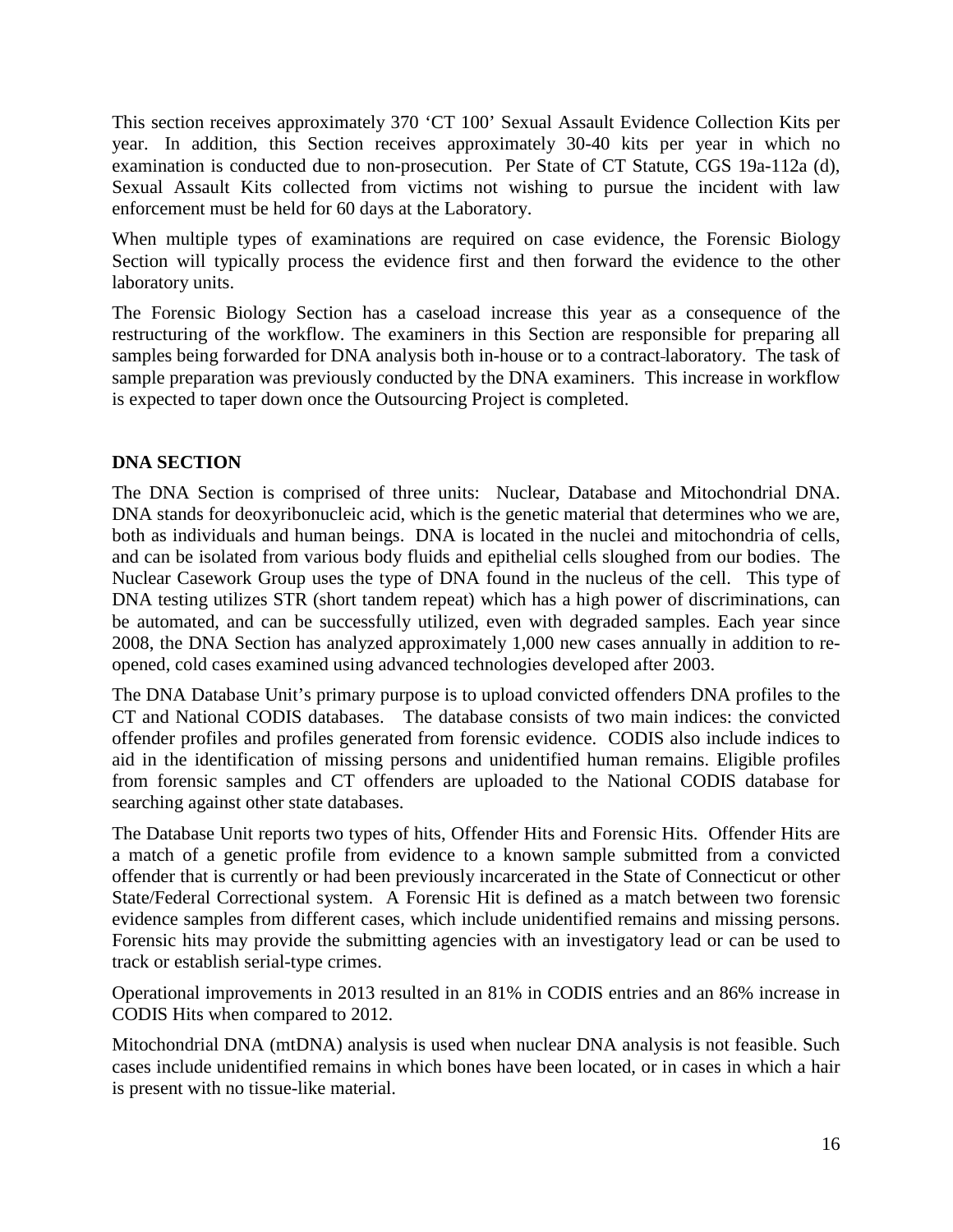In the case of hair examinations, the Trace Section will examine the macroscopic and microscopic characteristics of the hair, and determine if the hair is human or animal. If human, the Trace Section may indicate the part of the body from which it originated, the racial origin of the hair, whether the hair was forcibly removed or naturally shed, and lastly, if the hair is cosmetically treated, damaged, or diseased. The Trace Section will also determine if a tissue fragment is present. A hair will be sent to the Mitochondrial DNA Section for further analysis if it has been deemed unsuitable for nuclear DNA testing.

Mitochondrial DNA testing traces a person's [matrilineal or "mother-line" ancestry](http://www.isogg.org/wiki/Matriline) using the DNA profile from the [mitochondria.](http://www.isogg.org/wiki/Mitochondrial_DNA) The Mitochondrial DNA profile is passed down by the mother unchanged, to all her children. If a perfect [match](http://www.isogg.org/wiki/Match) is found to another person's mtDNA test results, one may find a common ancestor in the other relative's (matrilineal) "information table". This mitochondrial DNA testing is used for assisting in the identification of missing person and unidentified remains cases submitted to the Laboratory.

In 2013, the DNA Section developed a separate laboratory area and workflow to handle database convicted offender samples and "knowns" submitted for cases analysis. The separate laboratory area and workflow allows the database samples and "knowns" to be processed quickly and minimizes the possibility of cross transfer with question case samples. "Knowns" are a forensic term used to describe a sample submitted for comparison or elimination purposes. In the case of a property crime, the "knowns" may be from homeowners for elimination purposes. Previously, elimination "knowns" were not routinely submitted in cases. Due to the increased communication with the submitting agencies, there has been progress in the submission of elimination "known," which has improved comparisons in DNA casework and has also eliminated the entry of profiles into the CODIS Database that may not be related to the crime being investigated.

## **ARSON/CHEMISTRY SECTION**

The Arson/Chemistry Section of the DSS analyzes evidence from suspected arsons, bombings and unknown (non-poisonous/non-drug) substance cases. The Section utilizes both classical wet chemistry techniques and intricate instrumental analyses as appropriate for each case. The members of this Section participate in the training of fire investigators in the collection and preservation of arson/explosive evidence. This Section also assists the DESPP Canine Training Unit in the preparation of the detection dogs in the detection of accelerants. The laboratory analyzes submissions from 150-200 suspicious fires per year, originating from state and local fire marshals, fire and police departments.

## **INSTRUMENTATION SECTION**

The Instrumentation Section's main function is to examine evidence for the presence of gunshot residues, but the Section also assists the Trace Section in the identification of paints and other structural components of materials submitted for examination. Evidence is examined by SEM (Scanning Electron Microscope) analysis.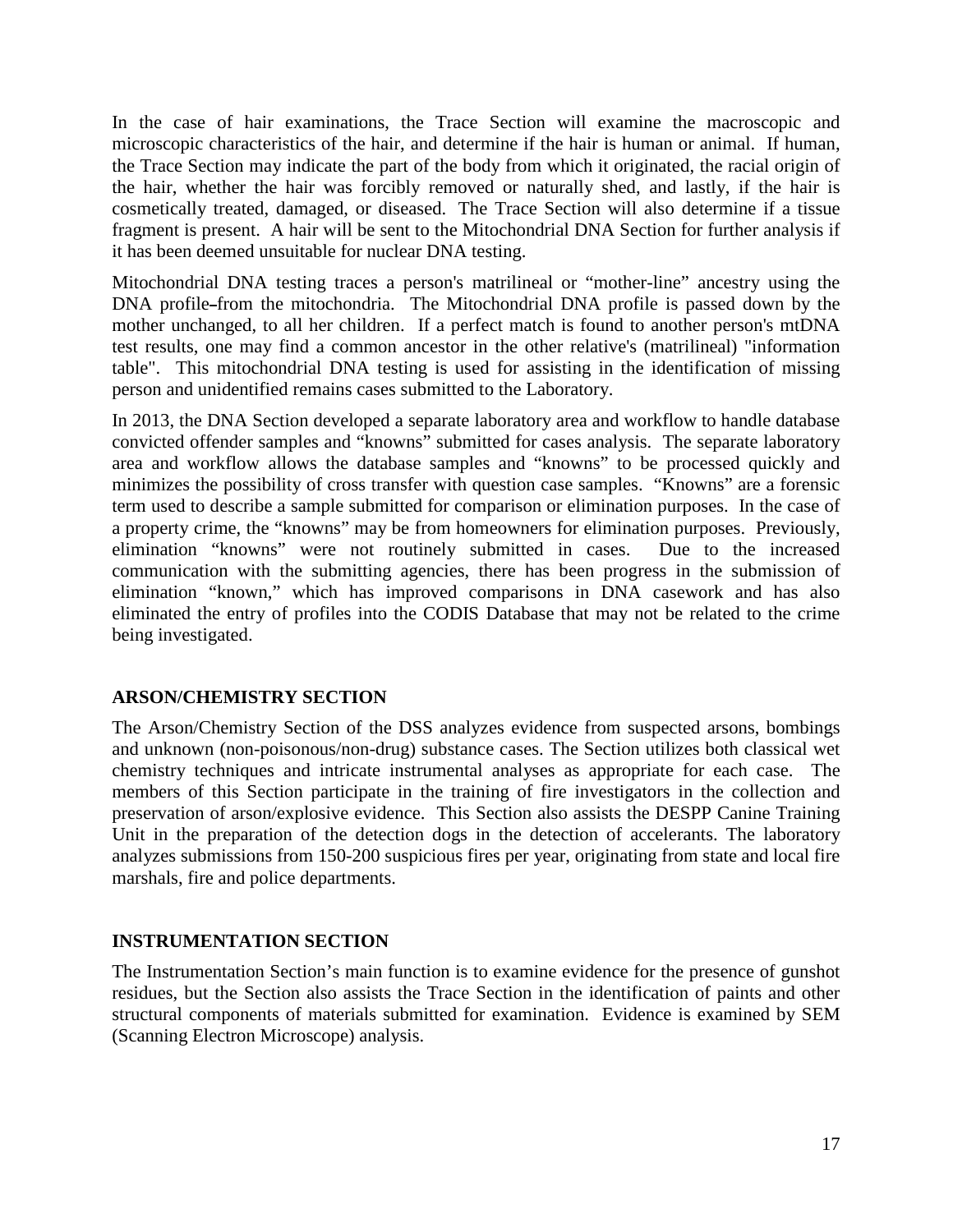#### **TRACE SECTION**

The Trace Section examines paint, hairs, fibers, ropes, tape and other evidence items. These types of evidence can be used to indicate transfer of hairs/fibers/paint or other material from one source to another, and therefore indicate contact between individuals or objects. Trace materials collected are examined under stereomicroscopes in order to locate items of possible interest, for example, a paint chip or a fiber. Trace items recovered from evidence, are then analyzed using microscopic examination, infrared spectroscopy or Scanning Electron Microscopy and compared to known samples or standard material. If a known and a questioned sample show the same properties with all possible tests conducted they may be reported to be similar.

Trace examiners assist law enforcement agencies in the collection of trace evidence from vehicles involved in "hit and runs" or related crimes. The Trace Section employs the use of the PDQ (Paint Database Query) which is a database maintained by the RCMP (Royal Canadian Mounted Police) and the FBI. The PDQ currently contains approximately 77,000 paint layer samples from vehicles dating from 1960 to the present. This database assists law enforcement agents in their investigations of cases by providing the list of possible years, models and makes as the source of evidentiary paint samples.

In a streamlining effort, the Trace Section now examines submitted hairs located in a case for human origin and the presence of an attached tissue fragment. Human hairs with tissue are forwarded to DNA for analysis. This change in workflow has decreased the backlog in the Section and has also identified the best samples for forensic analysis.

Trace examiners are cross-trained in the Forensic Biology area and assist in the preparation of DNA samples for outsourcing and in-house analysis.

#### **COMPUTER CRIMES AND ELECTRONIC EVIDENCE**

The Computer Crimes and Electronic Evidence Section is comprised of state and local police officers working in conjunction with computer forensic science examiners. The Computer Crimes and Electronic Evidence Section was one of the founding members of the Internet Crimes against Children Task Force Program (ICAC). The ICAC program is a national network of 61 coordinated task forces representing over 2,000 federal, state, and local law enforcement and prosecutorial agencies. Since 1999, the Connecticut ICAC Task Force has continued to work with other federal, state and local law enforcement agencies in responding to cyber enticement, child exploitation and child pornography cases. Presently, the Connecticut ICAC Task Force consists of 42 affiliate local law enforcement agencies. As part of this Task Force, Connecticut is a recipient of ICAC funding from the United States Department of Justice.

The Computer Crimes and Electronic Evidence Section is divided into two separate units: the Investigations Unit and the Forensic Analysis Unit. The goal of the Forensic Analysis Unit is to examine seized computers and other electronic devices (cell phones, tablets, iPods and gaming devices) for evidentiary value. A significant number of cases involve the exploitation of children in the areas of human trafficking and child pornography. This unit receives approximately 100 requests per year.

The Investigations Unit conducts both proactive and reactive criminal investigations, assisting federal, state and local law enforcement agencies. Officers assigned to this Section provide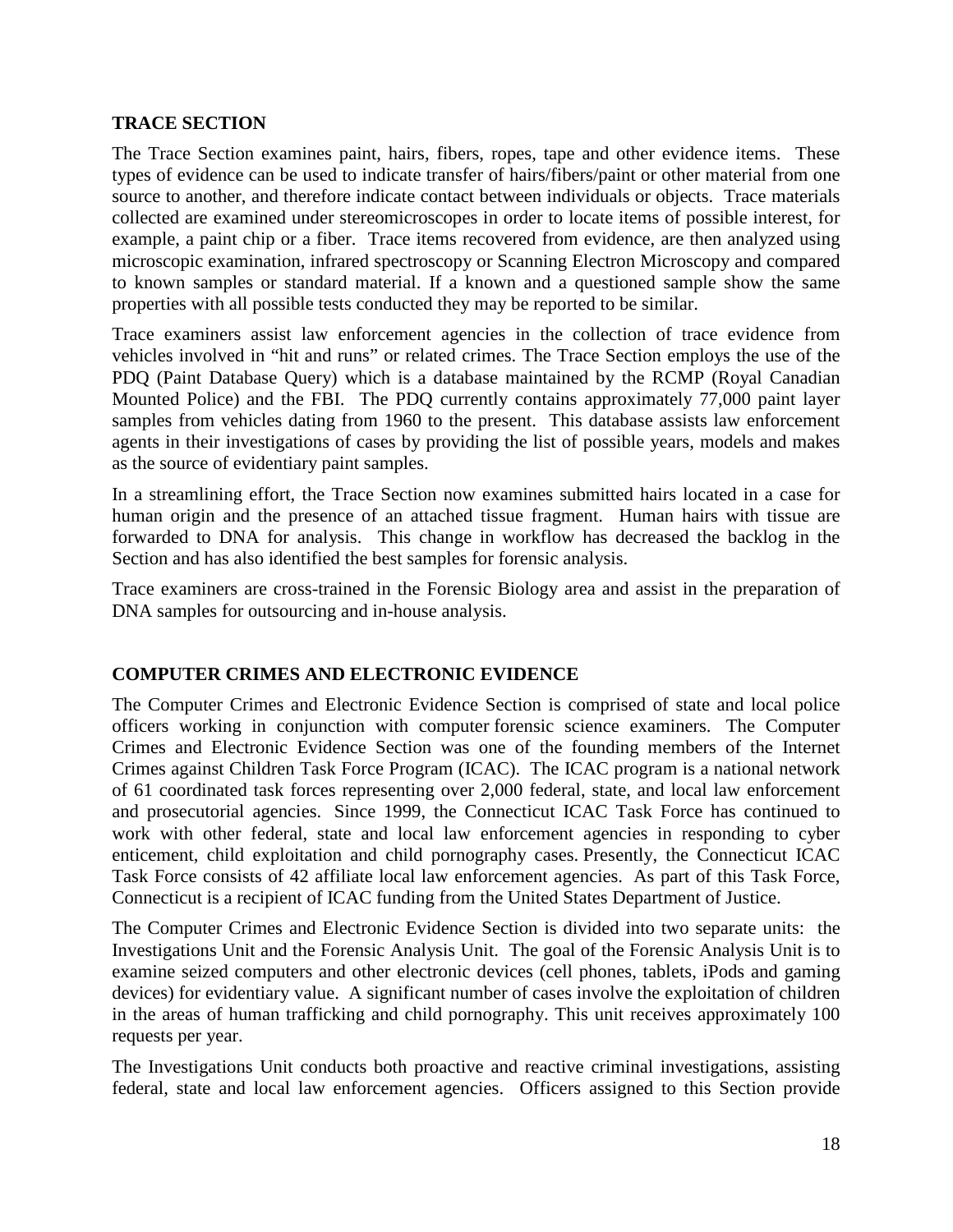training, community service presentations and an array of resources for other agencies. The investigative component assist local agencies in retrieving data from cell phones, GPS and tablets to provide investigative leads in a timely fashion. In 2013, this Unit has participated in 42 Search and Seizure Warrants and has led to 57 arrests for the presence of child pornography.

In 2013, the Computer Crimes and Electronic Evidence Section, in conjunction with Dr. John Hubball and members of the DESPP Canine Training Unit, collaborated to train dogs with the ability to detect electronic storage devices. Currently, the State of Connecticut has two such canines in use and they have successfully aided investigators in the recovery of hidden electronic storage media. This project has gained national attention and is anticipated to develop further over the next few years as a full-fledged training program.

## **MULTIMEDIA & IMAGE ENHANCEMENT SECTION**

The Multimedia and Image Enhancement Section was created in 2007 and achieved ASCLD/LAB accreditation in the fall of 2011. This Section accepts analog and digital video, audio and photographic evidence, providing duplications and enhancements as requested. This Section averages approximately 330 requests yearly. The majority of the cases submitted to this Section are for driving under the influence related charges. Other casework can arise from a variety of investigations including homicides, sexual assaults or child pornography.

The Multimedia and Image Enhancement Section also assists law enforcement agencies with video retrievals from the crime scene or related locations. In 2013, 92% of the crime scene assistance requests processed by the DSS were for video retrievals.

The Multimedia and Image Enhancement Section also has an examiner and a specialized photographer that provide photographic services to the DESPP for its graduations, award ceremonies, official portraits, special dedications and special programs such as DARE and Youth Week. In 2013, this Section provided photography services for 69 events.

The Multimedia and Image Enhancement Section is also the archival repository for case images taken by the DESPP. In 2013, 4,012 cases were submitted to the DSS for archiving. This Section developed or printed images for 722 cases in this calendar year.

# **LATENT PRINT SECTION**

The DSS Latent Print Section examines a variety of physical evidence utilizing the latest physical and chemical print development techniques. This Section examines submitted photographs and lifts employing enhancement filters to bring out the best possible detail from latent evidence. Comparisons are conducted between the latent print and known impressions using the ACE-V (analysis, comparison, evaluation and verification) methodology. The DSS searches the Automated Fingerprint Identification System (AFIS) and currently uses the FBI's Next Generation Identification (NGI) system, which replaced the IAFIS (Integrated Automated Fingerprint Identification System). The DSS Latent Print Section also approves the personnel utilizing local AFIS systems in police departments. The Latent Print Section is able to use the latent print system to search latent prints left at crime scenes or developed from submitted evidence against a centralized national fingerprint repository. Both the AFIS and NGI systems return a list of potential candidates with corresponding fingerprint images and other related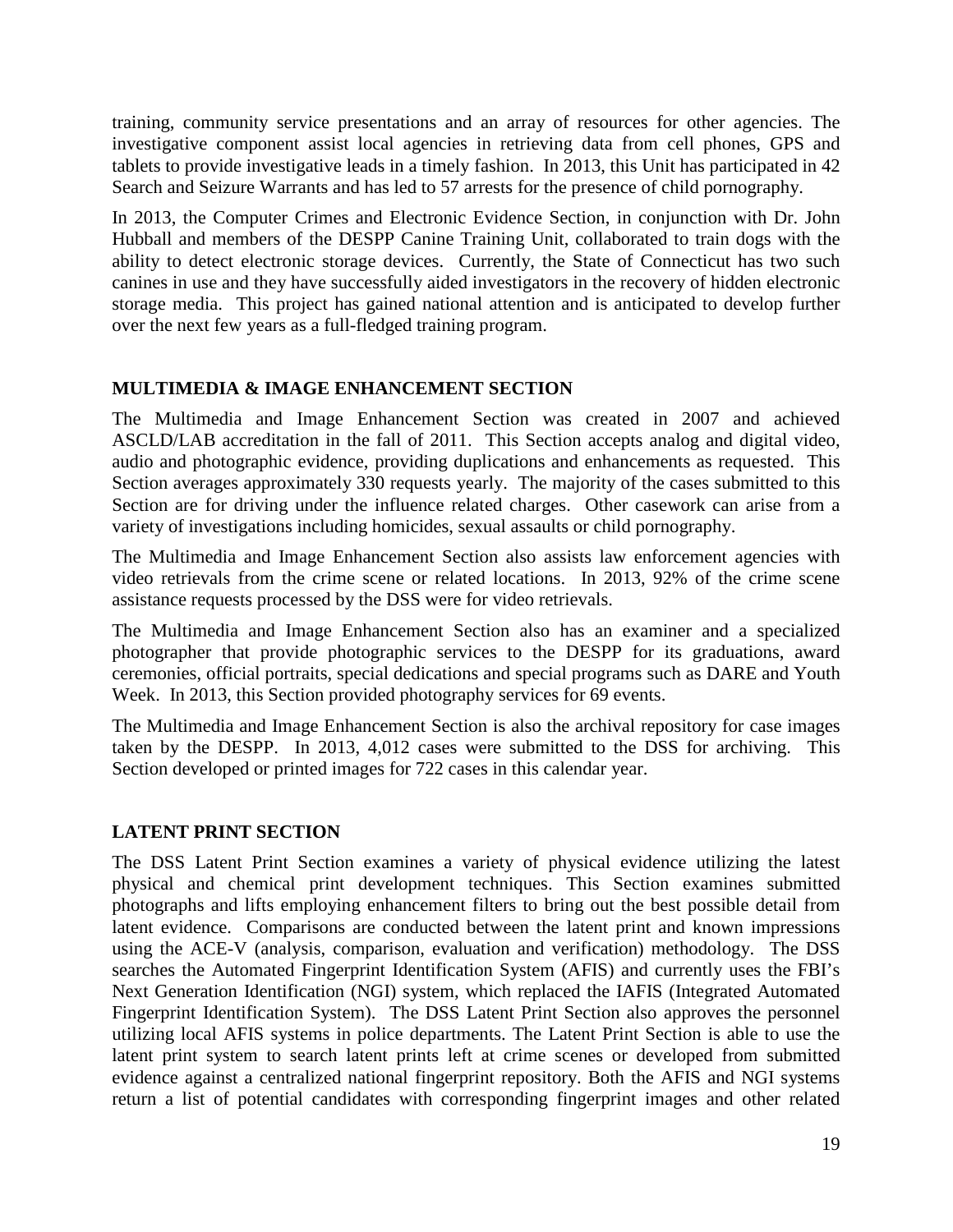information for comparison purposes. The Latent Print Section also uploads all unidentified latent prints into an Unsolved Latent File (ULF) located in the NGI System. In 2013, there were 1336 latent prints (510 cases) entered into the AFIS and NGI systems. To date, the Section has had 128 hits (25% hit rate) to known fingerprint cards from arrested persons.

In May of 2013, the Latent Print Section began a Latent Pre-screening Project that has resulted in an 11% reduction of cases that would normally have been submitted for Latent Print examinations. The investigating agency submits a high resolution image of a latent print that has been developed at a scene for a determination if this print is of value for further analysis. In some cases, the high resolution images are of such good quality that an NGI/AFIS entry can be made. Hits have resulted in 9% of these cases.

## **QUESTIONED DOCUMENTS/IMPRINT SECTION**

The Questioned Document Section routinely examines evidence to determine the authenticity of a document or writing. Comparison of rubber stamp impressions to signature/handwriting comparison can also be provided.

The Questioned Document Section also examines scratch-off lottery tickets prior to release into the Lottery System. Specifically, the Section exams the test lots of the lottery games for quality of its "scratch coating" to make sure that tampering or detection of numbers is not possible until the ticket is purchased. In 2013, the Questioned Documents Section examined 45 games and 172 books of tickets. The Imprint Section examines footwear and tire-tracks for characteristics that are unique or individualizing in nature. These characteristics may be used to make comparisons to known exemplars submitted for analysis. Known exemplars are tread or tire track patterns that are replicated from known objects.

The Imprint Section utilizes a shoeprint database called SICAR (Shoeprint Image Capture and Retrieval). This database is used to search for a footwear manufacturer by the physical characteristics of the shoe tread pattern. These Sections average approximately 60 requests yearly since 2011.

# **FIREARMS/TOOLMARKS SECTION**

This section receives evidence consisting of various types and calibers of firearms, firearm components, ammunition and ammunition components. The ammunition-type evidence is examined for microscopic markings to identify the possible make and model of the firearm that the ammunition evidence may have been used in. In addition, images taken of the cartridge casings submitted to DSS are entered into the National Integrated Ballistic Identification Network system (NIBIN), a database containing high resolution images of cartridge case evidence. These digital images can be compared to other images submitted by other Laboratories or Police Departments. This past year, the Division dedicated one examiner to enter submitted cartridge casing evidence into the NIBIN system for immediate searches. The DSS has entered 26,037 images/acquisitions into this system. The DSS has a total of 838 hits to date of entries made into this database.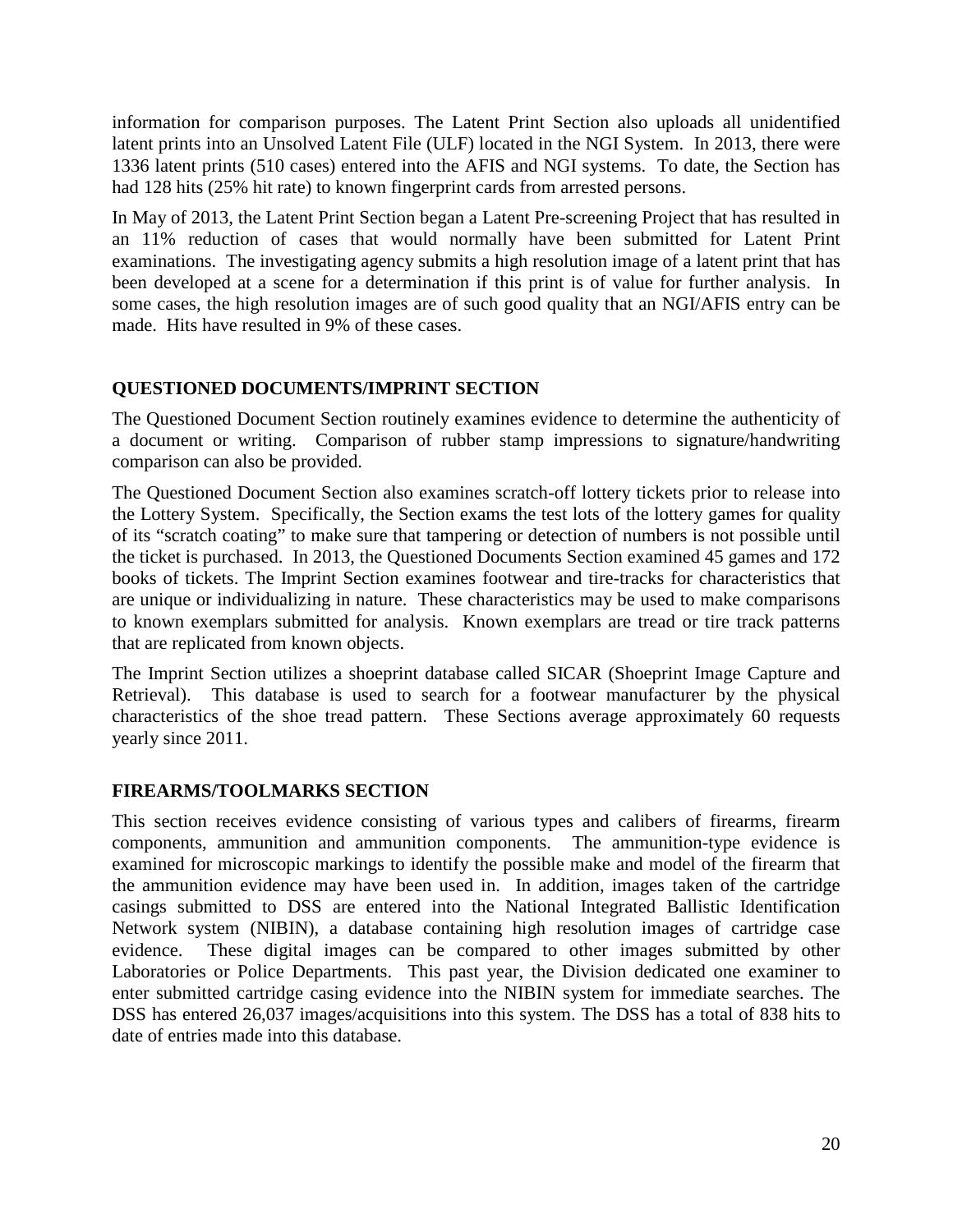This Section also examines evidence for tool mark comparisons; e.g. forcible burglaries and property damage investigations. Tool mark evidence can be important in cases when an item submitted with unique markings may be able to link several serial type property crimes.

In 2013, 1129 destruction guns were entered into the NIBIN system accounting for 73% of the entries. The majority of the cases submitted to the Firearms Section for 2013 were from CSP Special License Unit (580 cases), Hartford Police Department (241 cases), New Haven Police Department (88 cases), Bridgeport Police Department (74 cases) and Waterbury Police Department (15 cases).

# **TOXICOLOGY SECTION**

The Toxicology Section analyzes blood, urine and other body fluids in support of driving-underinfluence (DUI), drug-facilitated sexual assault (DFSA), poisonings (real or suspected) and other cases in support of State, Local and Federal agencies. The laboratory also works with hospitals and the CT Poison Control Center network in identification of new, and potentially contaminated drugs of abuse, or other poisonous or dangerous substances. Analyses performed in the Toxicology Section utilize state of the art Gas Chromatography and Mass Spectrometry methodologies, with reference to drug identification databases currently maintained on a worldwide basis for the identification of new drugs. Members of the section are regularly called upon to provide expert testimony with regard to the both the analysis, and the effects of the drugs found in casework. In 2013, approximately 1,400 cases were received for analysis in the Section.

The Breath-Alcohol Testing Section is responsible for training and certifying Law Enforcement personnel in breath-alcohol testing procedures employed to test DUI arrestees. The Section ensures that statewide quality assurance and operational standards are followed by all Law Enforcement agencies administering breath-alcohol tests. Additionally, the Section evaluates and maintains certification of the evidential breath-alcohol testing instruments used in the State of Connecticut. In 2012, a total of 8,523 samples were collected for DUI arrests with 7,336 being from breath samples. The DSS provided training to 326 instructors and operators in 2013.

## **CONTROLLED SUBSTANCES SECTION**

Controlled Substance Section personnel provide analytical support to Law Enforcement agencies in the identification and quantification of drugs and drug paraphernalia. The most commonly analyzed substances are marijuana, cocaine, MDMA and heroin. Pills and tablets, both synthetic and counterfeit also comprise a significant amount of cases. Recent trends include the continually expanding set of new synthetic analogue drugs commonly referred to as synthetic marihuana and bath salts. These represents an ongoing analytical challenge, both in terms of identification of the new drug and the location of standard materials needed to perform full forensic analysis.

Section personnel also accompany the U.S. Drug Enforcement Administration (DEA ) on raids of elicit/clandestine drug labs, providing technical support in the examination and analysis of the site for chemical and physical hazards, methods of chemical synthesis, and the analysis of source chemicals and finished drug product.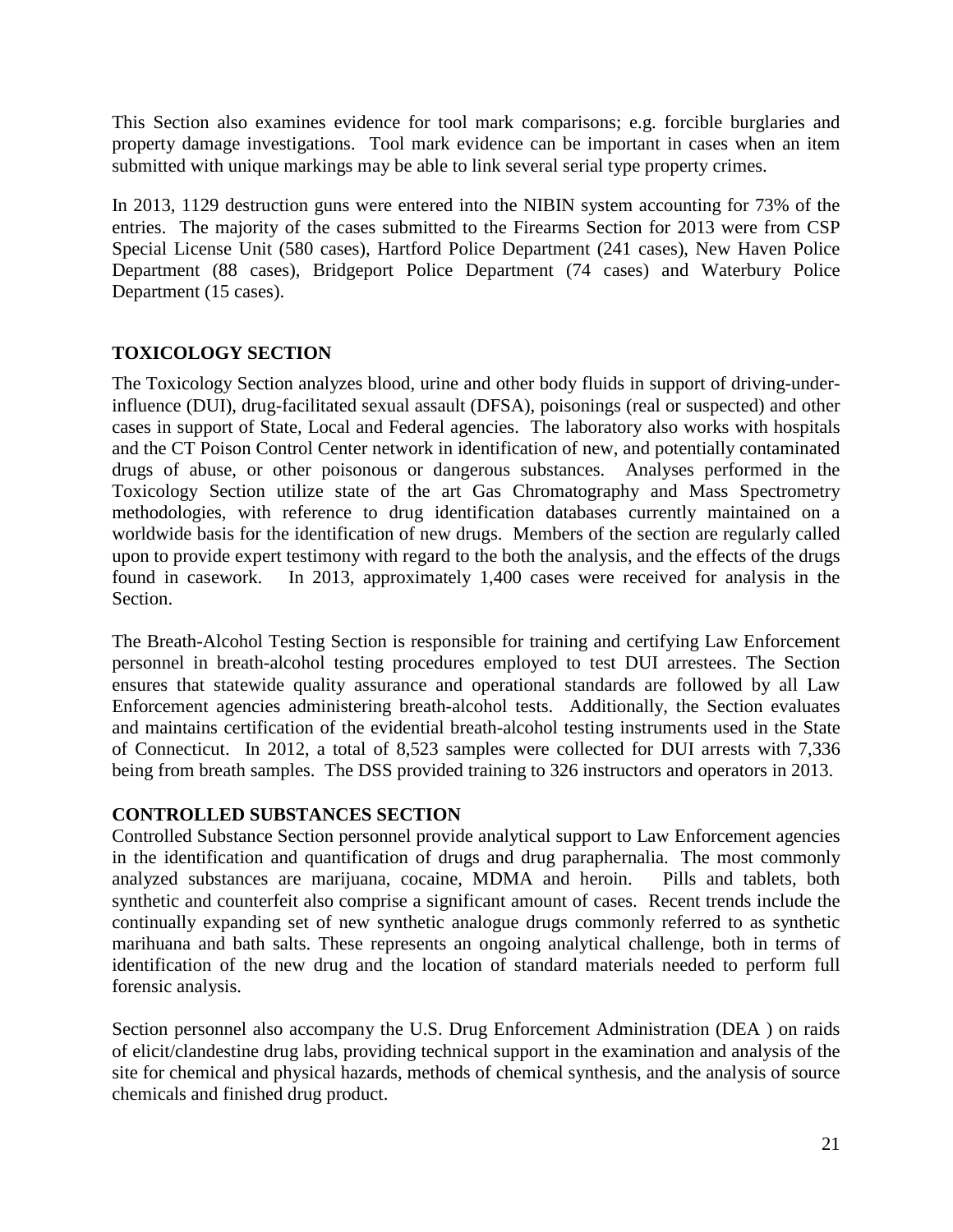#### **BACKLOG REDUCTION**

The laboratory sustained cutbacks in staffing between 2004 and 2012 which, coupled with an increasing volume of submitted samples, produced significant case backlogs in many operational areas. In response, the Division of Scientific Services, in conjunction with Governor Malloy's Crime Laboratory Task Force, and members of the criminal justice community established "Evidence Submission Guidelines" in 2012 which served to limit the number of evidence items that would normally be submitted for analysis in a particular type of case.

The intent of the document was to provide direction to law enforcement officials as to what type of forensic examinations would be performed for less serious offenses. Following these guidelines, laboratory personnel performs the first round of testing on the original evidence submitted and then evaluates the case and consults with the submitting agency if further evidence is needed. These guidelines have reduced the number of cases submitted to the Division of Scientific Services by approximately 1550 cases from the number of cases submitted in 2011 to 2012. The evidence submission guidelines assisted in reducing the types of cases submitted to the DSS, but it did not address the accumulated backlogs that had developed over the years. The DSS major points of focus in 2013 were the reduction of these backlogs and overall quality improvement.

The DSS has applied LEAN Six Sigma principles to eliminate waste and duplication of work. An example was the streamlining of work flow between the Forensic Biology Sections and the DNA Sections. The DNA Section has also applied automation and macros for worksheets in various areas of its analysis. The Latent Print Section has similarly applied this principle in the Pre-screening Program, which allows examiners to screen the suitability of potential prints prior to submission as a case. The Evidence Receiving Section has also developed a new "Request for Analysis" form that will have information for follow-up CODIS entries. Overall, the DSS has reduced the backlogs and is optimistically approaching the goal of realizing a 60-day turnaround on cases.

# **DIVISION OF STATE POLICE**

The Division of State Police is under the direction of Colonel Brian Meraviglia and consists of approximately 1,137 sworn troopers. It is the oldest state police division in the nation. With everincreasing responsibilities, our Troopers and support staff continue to rise to the challenge, securing the safety and preserving the quality of life we enjoy today.

The Division is divided into three components: the Office of Field Operations, which provides direct law enforcement services to the citizens of the state, the Office of Administrative Services, which provides logistical support while maintaining several registries and licensing bureaus, and the Bureau of Professional Standards and Compliance.

The Connecticut State Police received initial accreditation status through the Commission on Accreditation for Law Enforcement Agencies (CALEA) in 1988. This accreditation demonstrates the agency's compliance with the most stringent of administrative and operational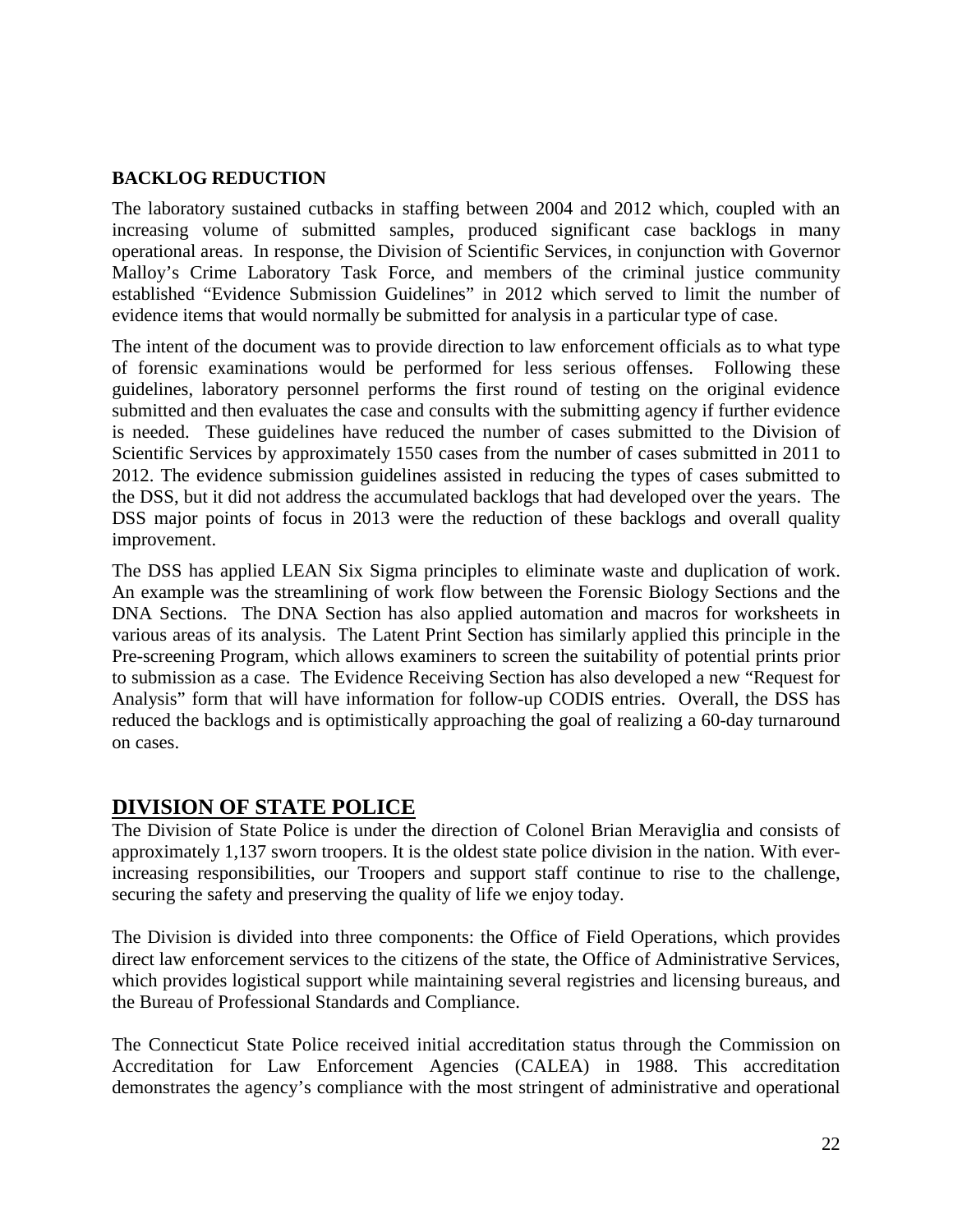standards. These standards are recognized and accepted both nationally and internationally. The Connecticut State Police remains one of the larger CALEA accredited agencies.

#### **OFFICE OF FIELD OPERATIONS**

The Office of Field Operations, under the command of Lieutenant Colonel Warren Hyatt Jr., is responsible for the delivery of police services statewide through three geographical districts (including a total of 11 Troops), three Major Crime Squads, the Traffic Services Unit, the Emergency Services Unit, Governor's Security Unit and the Bureau of Criminal Investigations.

In early 2012, a Missing Persons Team, comprised of veteran Major Crime Squad Detectives, was formed to investigate complex and/or cold missing person's cases. This team, which focuses on existing State Police missing persons' cases, as well as those in local police jurisdiction, has already enjoyed significant investigative success.

#### **OFFICE OF ADMINISTRATIVE SERVICES**

The Office of Administrative Services is divided into three bureaus: The Bureau of Field Technology, Infrastructure and Transportation, the Bureau of Telecommunications, Records Research and Information Services, and the Bureau of Selection and Training. These Bureaus provide training, planning, and support services to the division through a number of specialty units including the Reports and Criminal Records Unit, Crimes Analysis Unit; Fleet Administration; Field Technology; Research and Planning, CT Telecommunication System; Information Systems and Technology; Facilities Management; Fingerprint Unit; Bond Management and Capital Improvement; Criminal Justice Information Services; Training Academy, Selection Unit, Background Investigative Unit, Polygraph Unit, Special Licensing and Firearms Unit, Boxing Regulation, Deadly Weapon Offender and Sex Offender Registries Sections.

The Bureau of Field Technology, Infrastructure and Transportation (BFIT), recently embarked on several projects to improve the regulatory support, technology and infrastructure of the agency. These include development of regulatory processes required by the passage of PA 13-3 and PA 13-220, expanding the requirements for Firearms and ammunition permitting and licensing. Additionally, the creation of the Deadly Weapon Offender Registry has necessitated the creation of a new office within BFIT to register and track those that qualify for registration within this database. The CAD/RMS/Field Technology Unit in conjunction with Fleet Management and Research and Planning, have utilized numerous hours to select and outfit the next generation of patrol and command vehicles for the State Police. BFIT has undertaken several key infrastructure projects to improve the status of both State Police Troops and the Fire and Police Training Academies. Future projects include the potential development of a new Firearms Training Facility and Emergency Vehicle Operations Course (EVOC) Track.

The Bureau of Telecommunications, Records Research and Information Services (BTRRIS) is organizationally aligned under the Office of Administrative Services (OAS) within the Division of State Police. The mission of the Bureau of Research and Information Services is to provide effective and efficient solutions and services for the information technology needs of the department and relevant information needs of Connecticut law enforcement agencies, the criminal justice community, and the public. BRIS is charged with providing four major services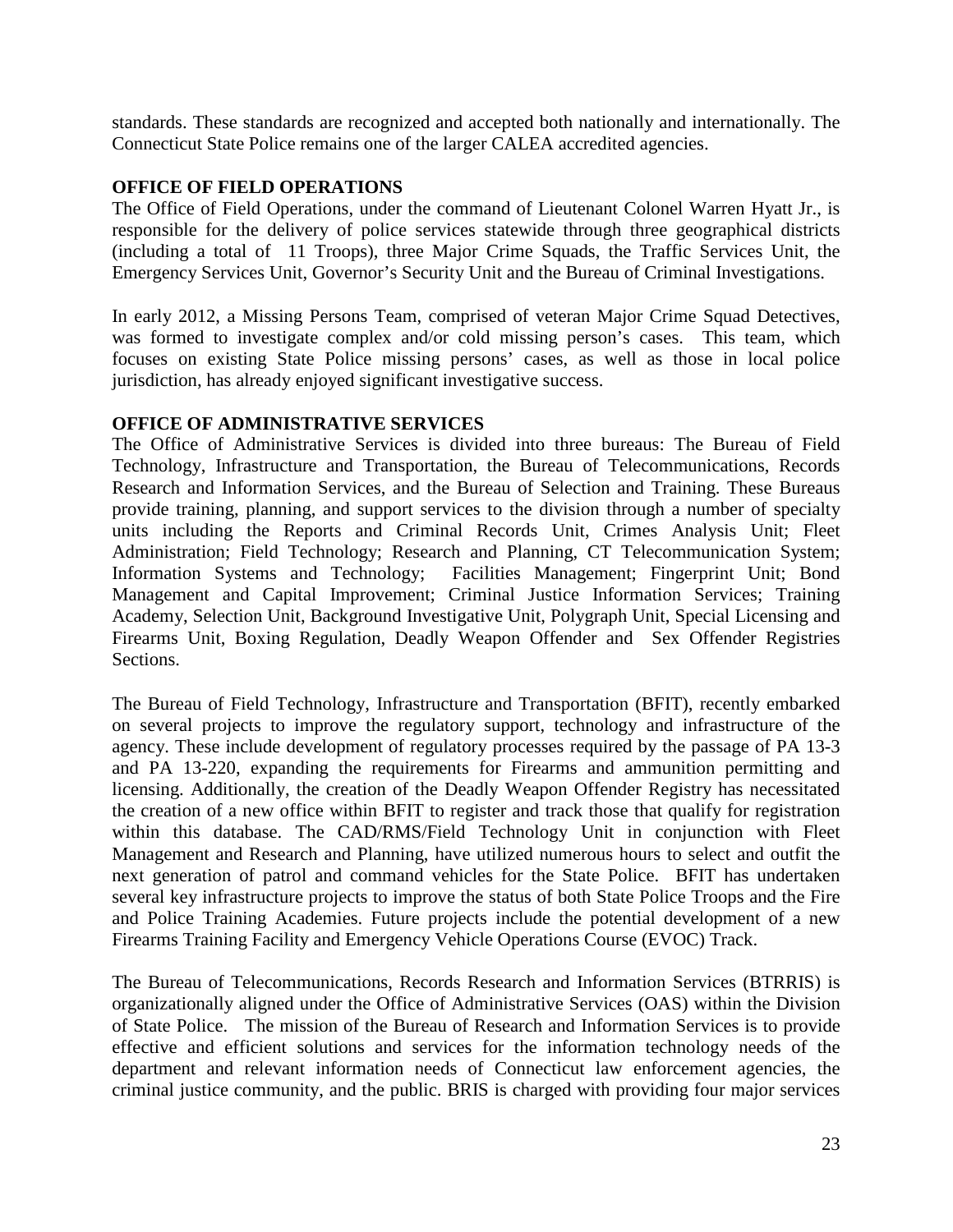to DESPP, including agency-wide IT governance and support, IT infrastructure planning and deployments, crimes analysis and statistical reporting, and researching emerging technologies that can be leveraged to continuously enhance public and officer safety.

Planned projects include phase 2 of the DESPP infrastructure refresh program which will replace the oldest 25% of all agency desktops, laptops, servers, and printers with new equipment. Additional efforts will be made to replace obsolete, VHS-based mobile video recorders in CT State Police patrol cruisers with high quality digital equipment. Due to recent agency consolidations, BRIS is also leading an initiative to create a customer-centric DESPP Internet portal which will further emphasize public services offered by the department, and will upgrade to the latest Internet template that includes additional social media capabilities. Lastly, BRIS will continue to collaborate with the Office of Statewide Emergency Telecommunications to complete phase 1 of the statewide Public Safety Data Network (PSDN). The new network will markedly improve area network performance and functional capabilities enhancing information sharing, collaboration, and training opportunities among first responders.

#### **BUREAU OF PROFESSIONAL STANDARDS AND COMPLIANCE**

The Bureau of Professional Standards and Compliance is divided into three components: the Internal Affairs Unit, the Accreditation Unit, and the Inspections Unit.

The Internal Affairs Unit conducts investigations of sworn and civilian employees of the Department of Public Safety, constables under the supervision of Resident State Troopers and occasionally other municipal police departments. The Unit also investigates and processes other complaints, inquiries and commendations from the public. Additionally, the unit maintains statistics on agency Uses of Force and conducts an annual review of racial profiling complaints made against department personnel.

The Inspections & Accreditation Units maintain the required standards of compliance for the department, as dictated by the Commission on the Accreditation of Law Enforcement Agencies (CALEA), as a nationally accredited law enforcement agency. The unit acts as a liaison with other agencies nationwide concerning departmental policies, rules, and regulations.

## **BUREAU OF CRIMINAL INVESTIGATIONS**

The Bureau of Criminal Investigations consists of seven specialized investigative units within the Department of Emergency Services and Public Protection. These units include the Statewide Narcotics Task Force (SNTF); the Statewide Organized Crime Investigative Task Force (SOCITF); the Statewide Urban Violence Cooperative Crime Control Task Force (SUVCCCTF); the Connecticut Regional Auto Theft Task Force (CRATTF); the Statewide Firearms Trafficking Task Force (SFTTF); the Central Criminal Intelligence Unit; and the Extradition Unit. Each of these units conducts a number of long-term and short-term criminal investigations that are focused on the detection and suppression of various criminal enterprises. While primarily staffed with state police personnel, some of the Bureau's units and task forces are augmented with personnel from several local police departments, and the Connecticut National Guard. Many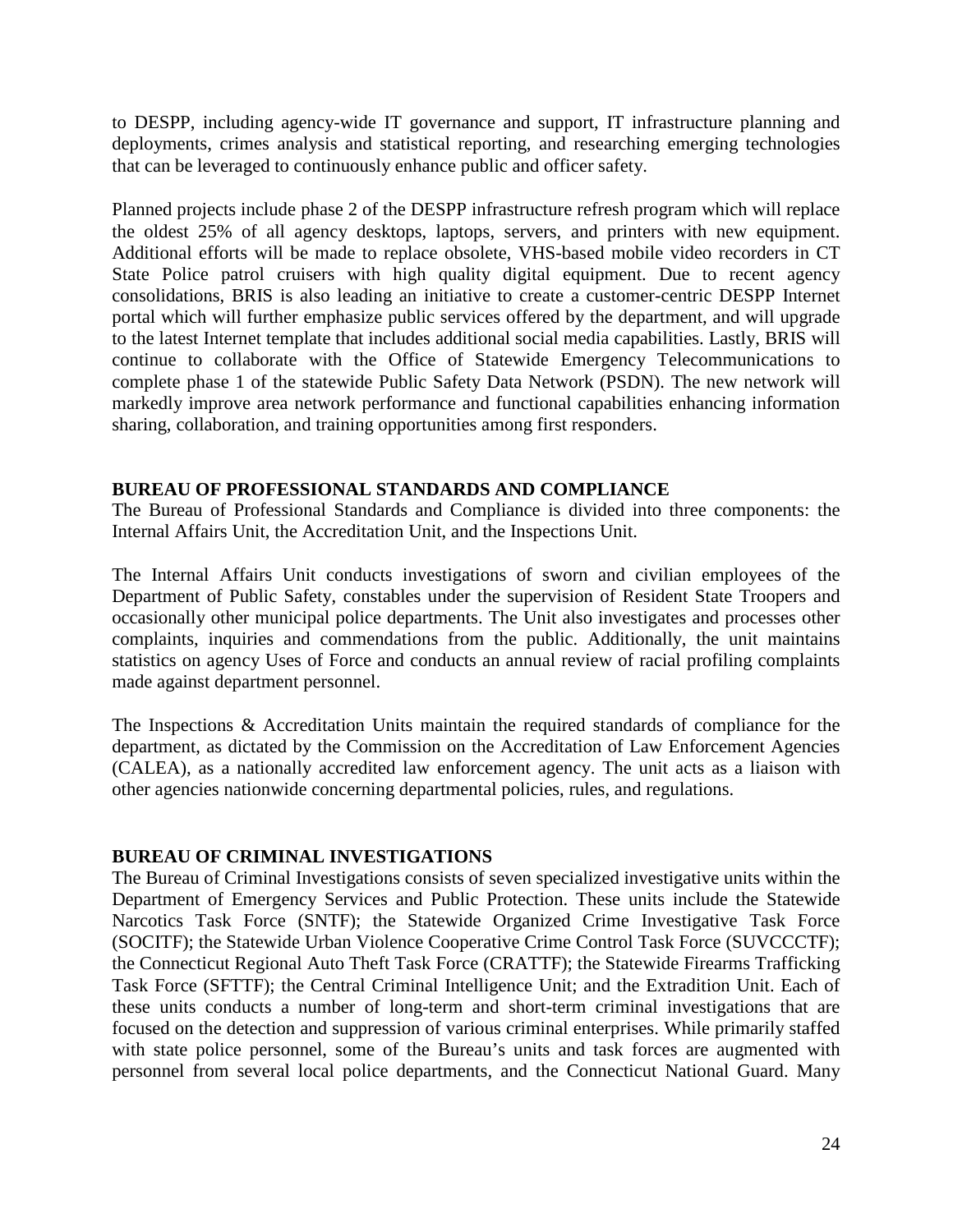investigations are enhanced by established partnerships with the FBI, DEA, ATF, Coast Guard, ICE as well as local and state and other federal law enforcement agencies.

#### **Statewide Narcotics Task Force (SNTF)**

SNTF is a task force that is comprised of Connecticut State Troopers, federal and local law enforcement officers from police departments across the state, federal law enforcement officers from the FBI and DEA and is also supported with personnel from the Connecticut National Guard. SNTF has an administrative office in Meriden, and has five field offices spread across Connecticut. SNTF investigators conduct a wide variety of investigations concerning the illegal sales, trafficking, distribution, cultivation, diversion and manufacturing of narcotics in Connecticut.

#### **Statewide Organized Crime Investigative Task Force (SOCITF)**

SOCITF has the responsibility of conducting investigations into complex criminal organizations that conduct illegal activities here in Connecticut. The nature of these investigations, are characteristically complex and often involve cooperation with various law enforcement agencies such as the FBI, DEA, and other Connecticut local law enforcement agencies.

#### **Statewide Urban Violence Cooperative Crime Control Task Force (SUVCCCTF)**

SUVCCCTF is comprised of Connecticut State Troopers, federal and local law enforcement officers whose primary mission is targeting urban violence by conducting and coordinating investigations in connection with crimes of violence and other criminal that negatively impact quality of life issues both in and around Connecticut's urban communities.

## **Connecticut Regional Auto Theft Task Force (CRATTF)**

CRATTF is charged with the responsibility of investigating crimes involving the theft of automobiles and other vehicles. Personnel from this task force have specialized skills in the detection and identification of stolen vehicles. They conduct a myriad of investigations including vehicle theft, chop shop operations, and insurance fraud. CRATTF is staffed with Connecticut State Troopers, local law enforcement officers, and members of the Connecticut Department of Motor Vehicles with assistance from personnel of the National Insurance Crime Bureau (NICB).

## **Statewide Firearms Trafficking Task Force (SFTTF)**

SFTTF investigators are responsible for the investigation of illegal sales, trafficking and transfer of firearms in Connecticut. This task force is currently comprised of Connecticut State Troopers who work closely with federal investigators from the Bureau of Alcohol, Tobacco and Firearms (ATF).

## **Central Criminal Intelligence Unit (CCIU)**

A CCIU analyst provides investigative support to Connecticut State Police personnel to include access to on-line investigative support software and services upon request. The following are examples of the services offered: employment background queries for state appointments and positions, Department of Labor information, Financial Crimes Enforcement Network information, and Department of Revenue Service's information.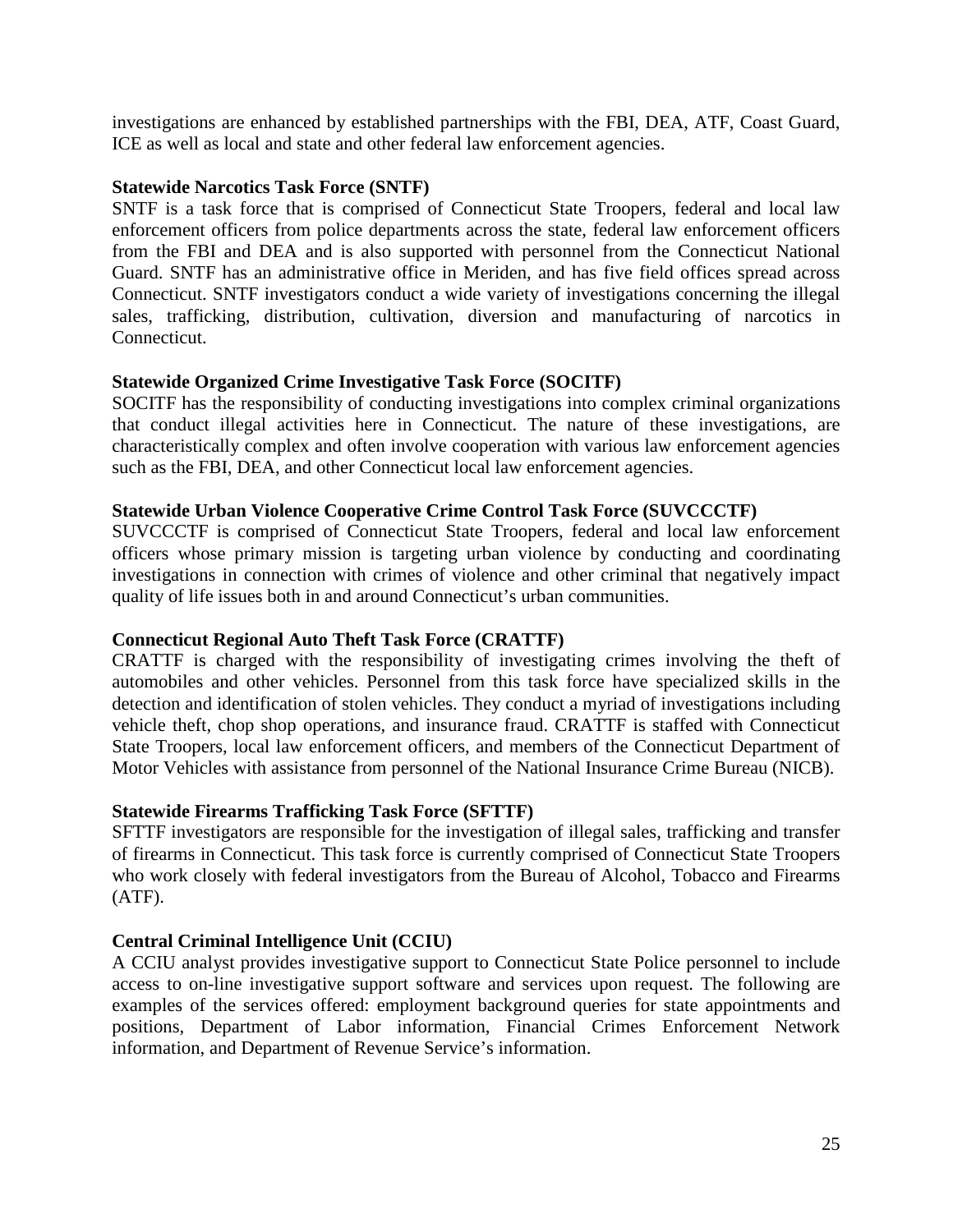#### **Extradition Unit**

This Unit consists of Connecticut State Police personnel that facilitate the coordination of documents between the judicial system (courts), the Governor's Office, and the Secretary of State's Office for the extraditions and renditions of prisoners for both the state and local police agencies and facilitates the transfer of prisoners to out of state law enforcement entities. The unit also coordinates efforts to locate fugitives wanted in other states that may be residing in Connecticut for any state or local law enforcement agency.

#### **Traffic Services unit**

The Traffic Services Unit is responsible for the administration of all specialized traffic enforcement activities statewide and its Commanding Officer serves as the State Traffic Coordinator. A majority of the personnel assigned to the Traffic Services Unit conduct traffic enforcement duties on a regular basis The Commercial Vehicle Teams (CVT's) conduct weight and safety inspections of commercial vehicles at both fixed Weight and Safety Inspection Stations and at mobile location sites across the state. CVT personnel are certified to conduct federal motor carrier safety inspections of commercial vehicles and are individually equipped to inspect and weigh these vehicles in any location.

The Traffic Services Unit frequently provides assistance to State Police Troops and municipal police agencies in addressing areas experiencing a high incidence of violations and accidents. In addition, the Traffic Services Unit has a long history of joining efforts with the Department of Motor Vehicles' Commercial Vehicle Safety Division in programs to target commercial vehicles that are committing moving violations or operating with safety deficiencies. Several components within the Traffic Services Unit provide specialized services. For example, the Collision Analysis and Reconstruction Squad (CARS) provides full-time collision analysis and reconstruction services to State Police commands and municipal police agencies upon request. Likewise, the Motorcycle Unit provides motorcycle officer training for State Police Troopers and municipal police officers, and conducts operational and ceremonial escorts for special events. The Traffic Services Unit also operates the Breath Alcohol Testing Vehicle (BATMobile), which is deployed at field sobriety checkpoints to increase their operational efficiency, and the Seatbelt Convincer and Rollover Demonstrator devices, which are used to educate the public in the importance of utilizing seat belts. The Railroad Liaison Office serves to provide statewide law enforcement training and investigative assistance for railroad-related law enforcement matters.

#### **EMERGENCY SERVICES UNIT**

The Emergency Services Unit is comprised of the Bomb Squad, Dive Team, Marine Unit, Tactical Team (SWAT), Crisis Negotiators, Aviation, Mass Transit Security Unit and Canine Section. Emergency Services is headquartered at the Fleet Administration Building in Colchester and provides specialized assistance to all State Police Troops/Units as well as local, federal or other state agencies.

**Crisis Negotiators** are utilized during any tactical situation relative to negotiating with barricaded subjects, hostage takers and or suicidal individuals threatening the use of physical force against themselves or others.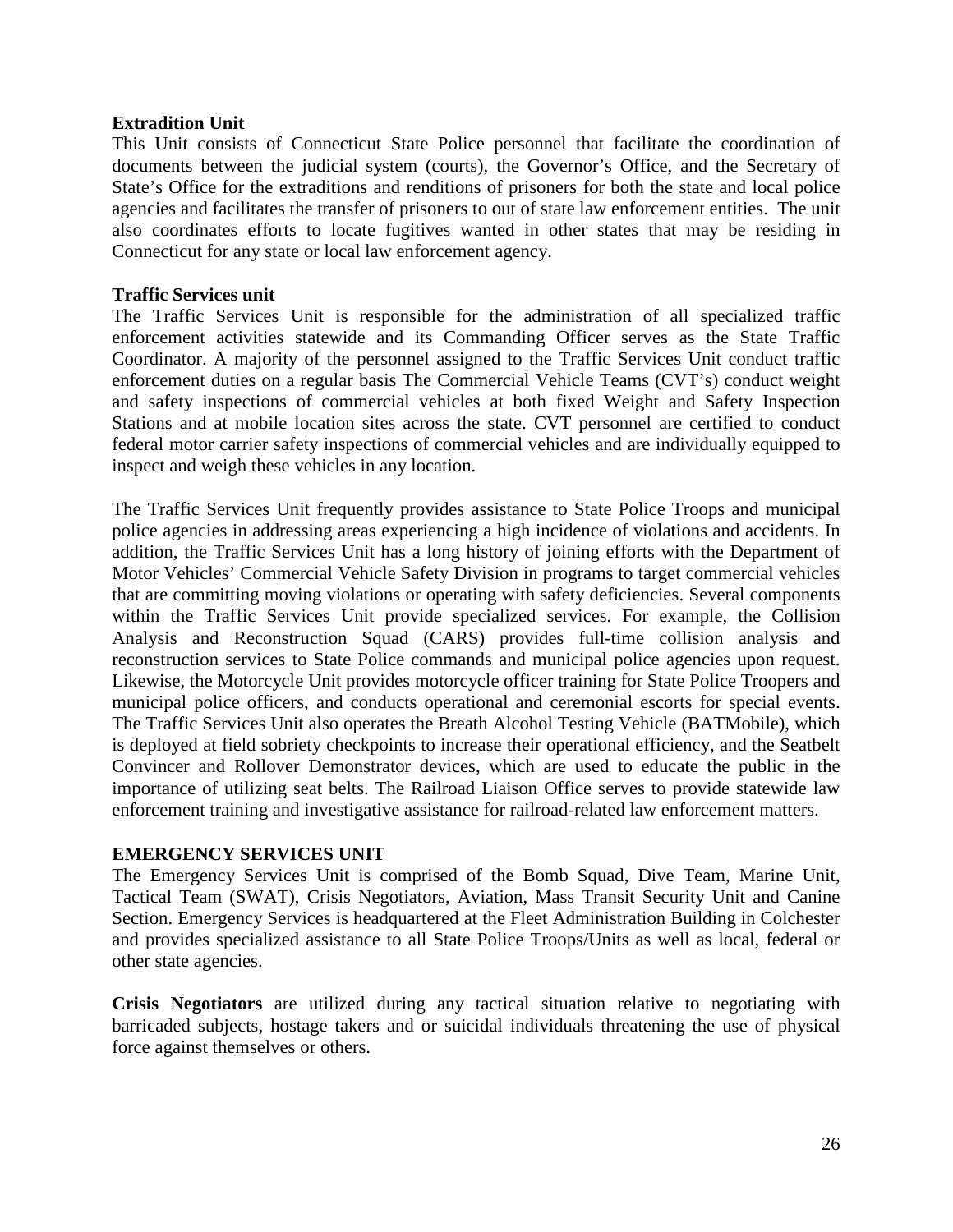The **Aviation Section** maintains three Cessna 182 fixed wing aircraft and one each Bell 407 Helicopter and OH58 Helicopter. The section renders assistance to any Federal, State or Local agency for searches, aerial speed enforcement, photographic missions, surveillance, evidence transportation, or prisoner transportation.

**Bomb Squad** incidents involving explosives, search for explosives (K-9), fireworks seizures storage of explosive evidence (not including IEDs) as evidence, technical assistance for post blast investigations, destruction of old ammunition, flares and chemical munitions. State Police Bomb Technicians also assist the Federal Bureau of Investigation as members of the Weapons of Mass Destruction Joint Terrorism Task Force.

**Hazardous Materials** technician assistance for any incident involving the use or threatened use of a Weapon of Mass Destruction including: chemical, biological, radiological, nuclear, and high yield explosive incidents.

**The Dive and Marine Units** respond to any emergency in a marine environment including: lost boaters, search and rescue, underwater evidence recovery, hull and pier sweeps.

The **Tactical Team** (SWAT) respond to any high risk incident including: barricaded subjects, hostage situations, searches for armed and dangerous subjects, high risk warrant service, special transportation protection (e.g. high risk prisoners, narcotics, firearms); dignitary protection, hostage negotiators for any tactical situation as well as suicidal individuals threatening the use of physical force against themselves or another, and any civil disturbance situation.

**Canine (K-9) Assistance** is available for the following types of situations: tracking, building search, criminal apprehension, search and rescue, body recovery, searches for explosives, narcotics and evidence of accelerants in suspected arson situations. Training is also available for authorized departments.

**The Mass Transit Security Unit** provides increased radiological detection capabilities as well as explosive detection K-9s as mass transit venues throughout the state. They also play an integral role with the Transportation Security Administration's VIPR (Visible Intermodal Prevention and Response) mission, and work closely with other federal, state and local partners including AMTRAK and MTA Police along Connecticut's rail lines and ferry terminals.

Aviation assistance is available for the following types of situations: surveillance, traffic enforcement, search and rescue, marijuana field location and eradication, photo missions, tactical operations, medical transport, and forest fire suppression. Emergency medical support is available for tactical situations, weapon of mass destruction incidents, mass casualty incidents and search and rescue. Emergency generators and lighting are available as well for natural and man-made disasters.

## **The Bureau of Selection and Training**

The Bureau of Selection and Training is comprised of the State Police Training Academy, Firearms Training Unit, Recruitment and Selection Unit, Background Investigative Unit and the Polygraph Unit.